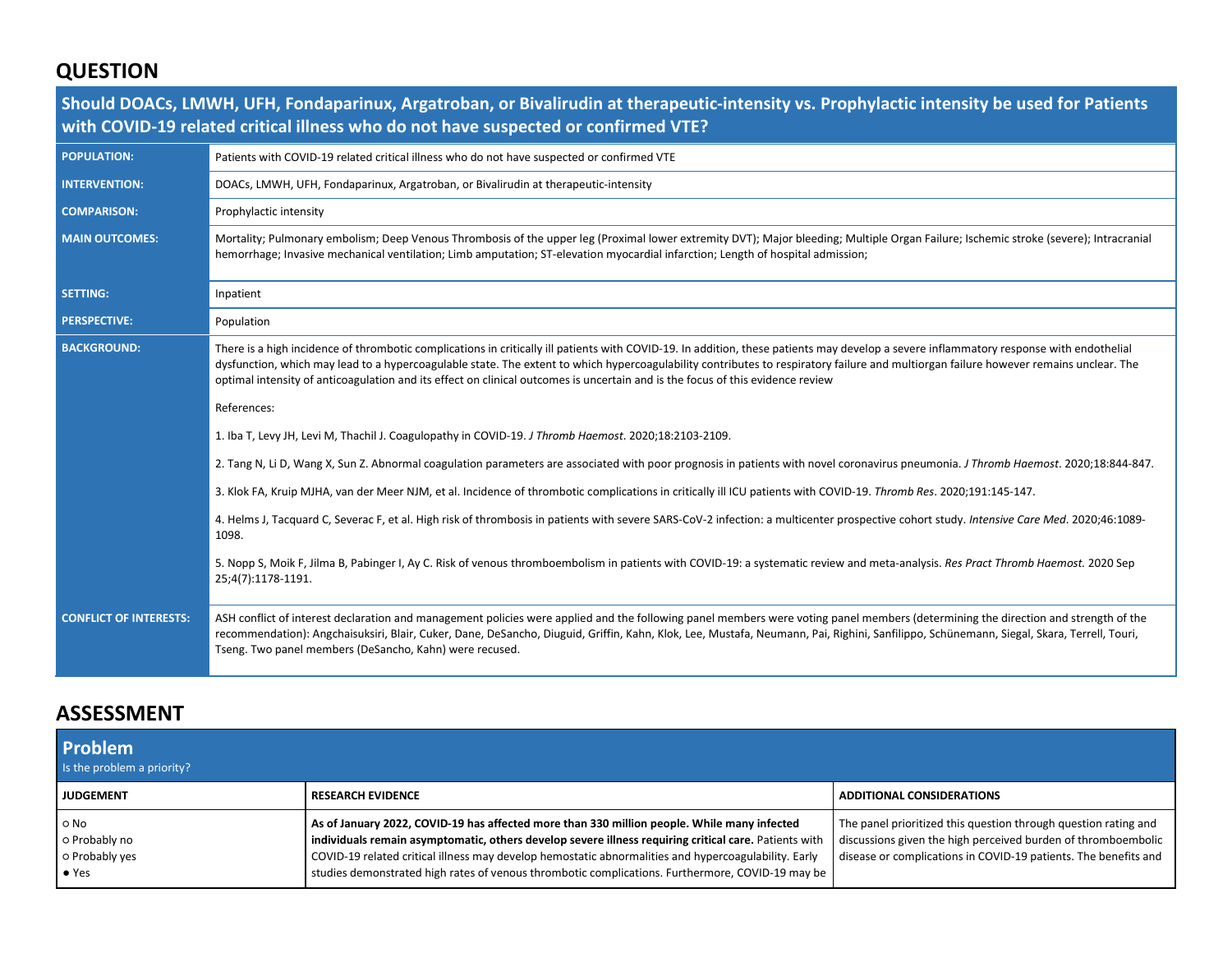| o Varies<br>o Don't know                                                           | associated with arterial thrombotic complications and microvascular thrombosis, particularly in the<br>lungs. The extent to which hypercoagulability contributes to respiratory failure and multiorgan failure<br>remains unclear.                          | harms of different intensity anticoagulation for preventive<br>purposes are unclear.                                                                                                                         |
|------------------------------------------------------------------------------------|-------------------------------------------------------------------------------------------------------------------------------------------------------------------------------------------------------------------------------------------------------------|--------------------------------------------------------------------------------------------------------------------------------------------------------------------------------------------------------------|
|                                                                                    | Early reports have suggested that patients with COVID-19 related critical illness have improved clinical<br>outcomes with anticoagulant prophylaxis. However, the optimal intensity of anticoagulation and its<br>effect on clinical outcomes is uncertain. |                                                                                                                                                                                                              |
|                                                                                    | References:                                                                                                                                                                                                                                                 |                                                                                                                                                                                                              |
|                                                                                    | 1. Iba T, Levy JH, Levi M, Thachil J. Coagulopathy in COVID-19. J Thromb Haemost. 2020;18:2103-<br>2109.                                                                                                                                                    |                                                                                                                                                                                                              |
|                                                                                    | 2. Tang N, Li D, Wang X, Sun Z. Abnormal coagulation parameters are associated with poor prognosis<br>in patients with novel coronavirus pneumonia. J Thromb Haemost. 2020;18:844-847.                                                                      |                                                                                                                                                                                                              |
|                                                                                    | 3. Klok FA, Kruip MJHA, van der Meer NJM, et al. Incidence of thrombotic complications in critically ill<br>ICU patients with COVID-19. Thromb Res. 2020;191:145-147.                                                                                       |                                                                                                                                                                                                              |
|                                                                                    | 4. Helms J, Tacquard C, Severac F, et al. High risk of thrombosis in patients with severe SARS-CoV-2<br>infection: a multicenter prospective cohort study. Intensive Care Med. 2020;46:1089-1098.                                                           |                                                                                                                                                                                                              |
|                                                                                    | 5. Fara MG, Stein LK, Skliut M, Morgello S, Fifi JT, Dhamoon MS. Macrothrombosis and stroke in<br>patients with mild Covid-19 infection. J Thromb Haemost. 2020;18:2031-2033.                                                                               |                                                                                                                                                                                                              |
|                                                                                    | 6. Ackermann M, Verleden SE, Kuehnel M, et al. Pulmonary vascular endothelialitis, thrombosis, and<br>angiogenesis in Covid-19. N Engl J Med. 2020;383:120-128.                                                                                             |                                                                                                                                                                                                              |
|                                                                                    | 7. Tang N, Bai H, Chen X, Gong J, Li D, Sun Z. Anticoagulant treatment is associated with decreased<br>mortality in severe coronavirus disease 2019 patients with coagulopathy. J Thromb Haemost.<br>2020;18:1094-1099.                                     |                                                                                                                                                                                                              |
| <b>Desirable Effects</b><br>How substantial are the desirable anticipated effects? |                                                                                                                                                                                                                                                             |                                                                                                                                                                                                              |
| <b>JUDGEMENT</b>                                                                   | <b>RESEARCH EVIDENCE</b>                                                                                                                                                                                                                                    | <b>ADDITIONAL CONSIDERATIONS</b>                                                                                                                                                                             |
| o Trivial<br>$\bullet$ Small<br>o Moderate<br>o Large<br>o Varies<br>o Don't know  |                                                                                                                                                                                                                                                             | The panel judged the desirable effects of therapeutic-intensity<br>anticoagulation to be small based on the decision thresholds (see<br>Appendix), primarily driven by a reduction in pulmonary<br>embolism. |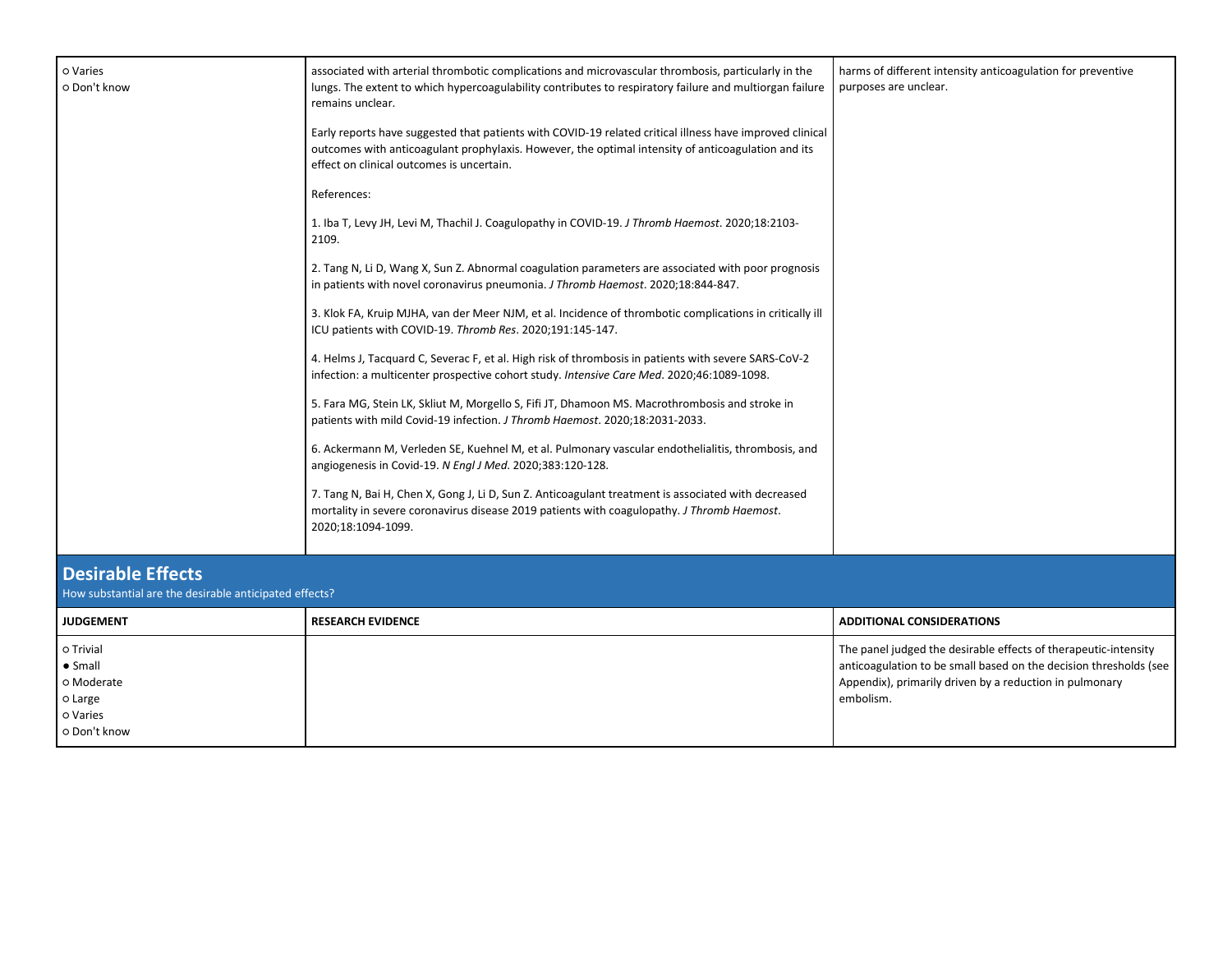| <b>Outcomes</b>                                                  | Nº of<br>participants<br>(studies) | <b>Certainty of</b><br>the evidence<br>(GRADE) | Relative<br>Anticipated absolute effects* (95%<br>effect<br>CI)<br>(95% CI) |                                               |                                                                                                                                |  |
|------------------------------------------------------------------|------------------------------------|------------------------------------------------|-----------------------------------------------------------------------------|-----------------------------------------------|--------------------------------------------------------------------------------------------------------------------------------|--|
|                                                                  | Follow-up                          |                                                |                                                                             | <b>Risk with</b><br>Prophylactic<br>intensity | Risk difference with<br>DOACs, LMWH, UFH,<br>Fondaparinux,<br>Argatroban, or<br><b>Bivalirudin at</b><br>therapeutic-intensity |  |
| Pulmonary<br>embolism                                            | 1172<br>$(2 RCTs)^{1,2,c}$         | $\bigoplus$ OOO<br>Very lowd,e,f,g             | OR 0.33<br>(0.18)                                                           | Low                                           |                                                                                                                                |  |
| follow-up:<br>range 7 days to<br>30 days <sup>a,b</sup>          |                                    |                                                | 0.60)                                                                       | 40 per 1,000h                                 | 26 fewer per 1,000<br>(33 fewer to 16<br>fewer)                                                                                |  |
|                                                                  |                                    |                                                |                                                                             | Mean across studies                           |                                                                                                                                |  |
|                                                                  |                                    |                                                |                                                                             | 80 per 1,000                                  | 52 fewer per 1,000<br>(65 fewer to 30<br>fewer)                                                                                |  |
|                                                                  |                                    |                                                |                                                                             | High                                          |                                                                                                                                |  |
|                                                                  |                                    |                                                |                                                                             | 153 per<br>$1,000^{j}$                        | 97 fewer per 1,000<br>(122 fewer to 55<br>fewer)                                                                               |  |
| Deep Venous<br>Thrombosis of                                     | 1172<br>$(2 RCTs)^{1,2,c}$         | $\bigoplus$ OOO<br>Very lowd,g,l               | OR 0.86<br>(0.37)<br>2.01)                                                  | Low                                           |                                                                                                                                |  |
| the upper leg<br>(Proximal lower<br>extremity DVT)<br>follow-up: |                                    |                                                |                                                                             | 16 per 1,000h                                 | 2 fewer per 1,000<br>(10 fewer to 16<br>more)                                                                                  |  |
| range 7 days to<br>30 days <sup>a,k</sup>                        |                                    |                                                |                                                                             | Mean across studies                           |                                                                                                                                |  |
|                                                                  |                                    |                                                |                                                                             | 40 per 1,000 <sup>i</sup>                     | 5 fewer per 1,000<br>(25 fewer to 37<br>more)                                                                                  |  |
|                                                                  |                                    |                                                |                                                                             | High                                          |                                                                                                                                |  |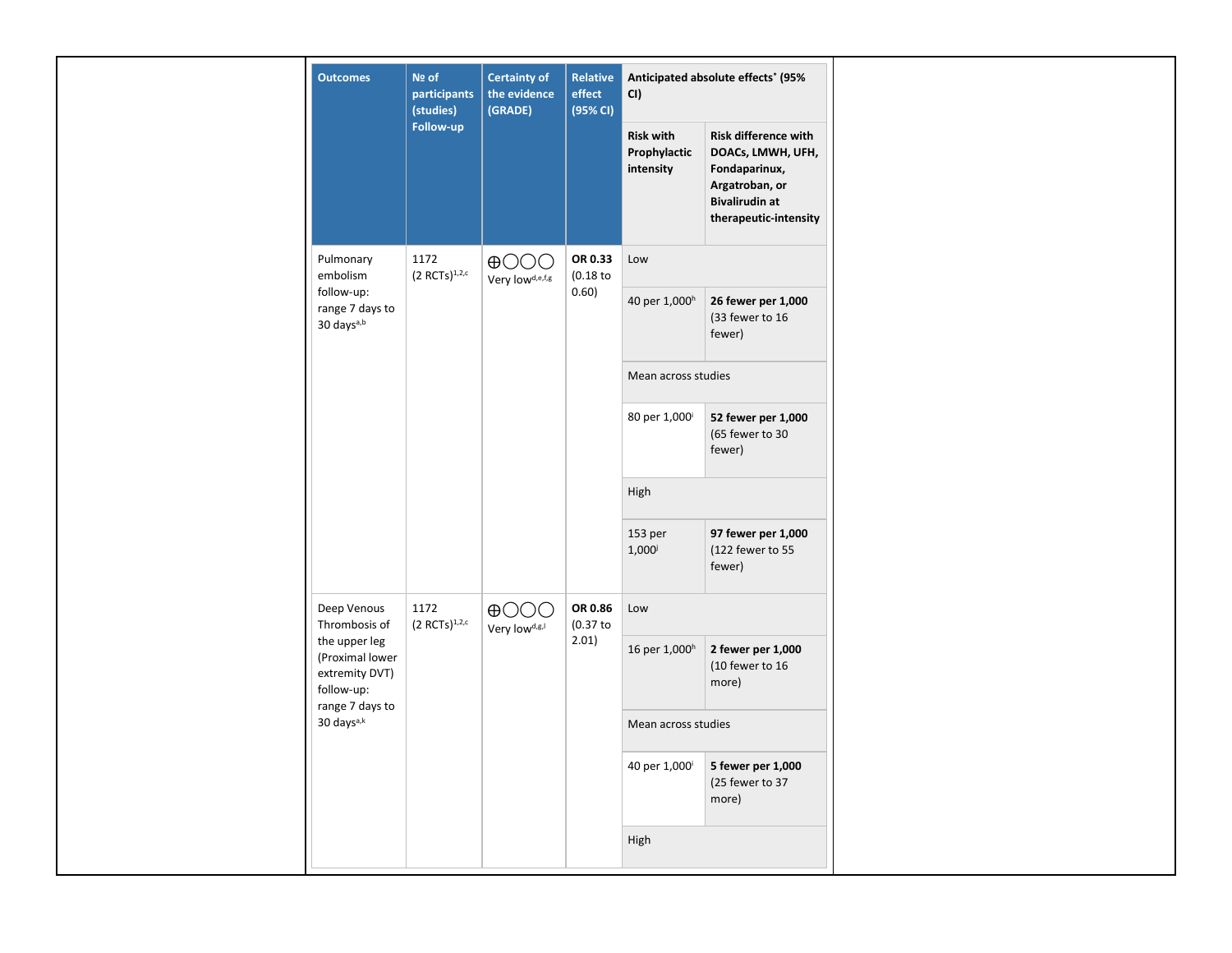|                                                       |                            |                                          |                       |                           | (57 fewer to 79<br>more)                      |  |
|-------------------------------------------------------|----------------------------|------------------------------------------|-----------------------|---------------------------|-----------------------------------------------|--|
| Ischemic stroke<br>(severe)                           | 1172<br>$(2 RCTs)^{1,2,c}$ | $\oplus$ OOO<br>Very lowd,g,n            | OR 0.94<br>(0.36)     | Low                       |                                               |  |
| assessed with:<br>any ischemic<br>stroke              |                            |                                          | 2.45)                 | 6 per 1,000h              | 0 fewer per 1,000<br>(4 fewer to 9 more)      |  |
| follow-up:<br>range 7 days to<br>30 days <sup>m</sup> |                            |                                          |                       |                           | Mean across studies                           |  |
|                                                       |                            |                                          |                       | 12 per 1,000°             | 1 fewer per 1,000<br>(8 fewer to 17 more)     |  |
|                                                       |                            |                                          |                       | High                      |                                               |  |
|                                                       |                            |                                          |                       | 23 per 1,000              | 1 fewer per 1,000<br>(15 fewer to 32<br>more) |  |
| ST-elevation<br>myocardial                            | 1172<br>$(2 RCTs)^{1,2,c}$ | $\oplus$ OO<br>Very low <sup>d,g,n</sup> | OR 0.73<br>$(0.28$ to | Low                       |                                               |  |
| infarction<br>assessed with:<br>Any myocardial        |                            |                                          | 1.94)                 | 0 per 1,000h              | 0 fewer per 1,000<br>(0 fewer to 0 fewer)     |  |
| infarction<br>follow-up:<br>range 7 days to           |                            |                                          |                       | Mean across studies       |                                               |  |
| 30 days <sup>a,p</sup>                                |                            |                                          |                       | 3 per 1,000               | 1 fewer per 1,000<br>(2 fewer to 3 more)      |  |
|                                                       |                            |                                          |                       | High                      |                                               |  |
|                                                       |                            |                                          |                       | 33 per 1,000 <sup>j</sup> | 9 fewer per 1,000<br>(24 fewer to 29<br>more) |  |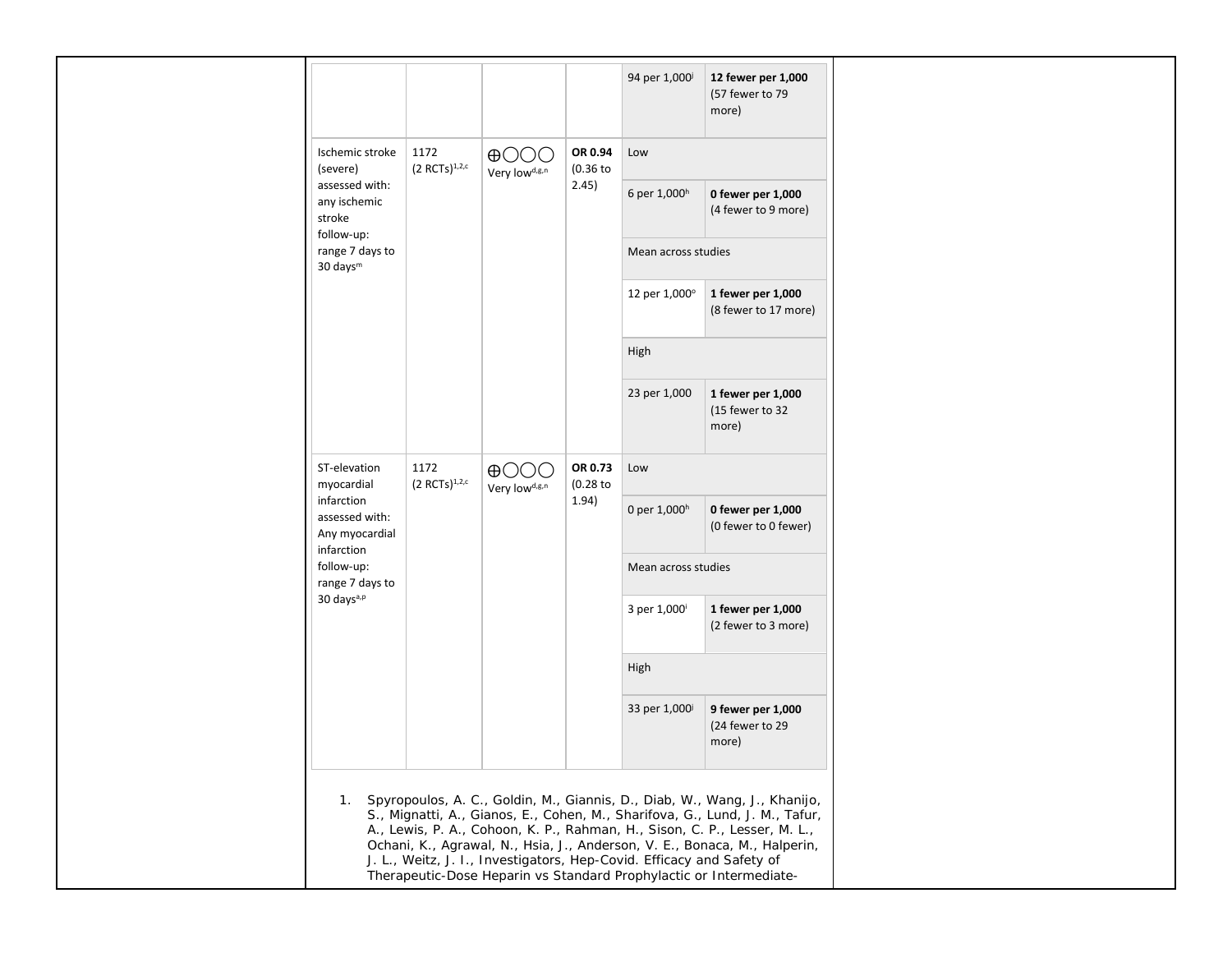| 2.                   | Dose Heparins for Thromboprophylaxis in High-risk Hospitalized Patients<br>With COVID-19: The HEP-COVID Randomized Clinical Trial. JAMA Intern<br>Med; Dec 1 2021.<br>Investigators, Remap-Cap, Investigators, A., CTIV-4a, Investigators,<br>Attacc, Goligher, E. C., Bradbury, C. A., McVerry, B. J., Lawler, P. R.,<br>Berger, J. S., Gong, M. N., Carrier, M., Reynolds, H. R., Kumar, A.,<br>Turgeon, A. F., Kornblith, L. Z., Kahn, S. R., Marshall, J. C., Kim, K. S.,<br>Houston, B. L., Derde, L. P. G., Cushman, M., Tritschler, T., Angus, D.<br>C., Godoy, L. C., McQuilten, Z., Kirwan, B. A., Farkouh, M. E., Brooks, M.<br>M., Lewis, R. J., Berry, L. R., Lorenzi, E., Gordon, A. C., Ahuja, T., Al-<br>Beidh, F., Annane, D., Arabi, Y. M., Aryal, D., Baumann Kreuziger, L.,<br>Beane, A., Bhimani, Z., Bihari, S., Billett, H. H., Bond, L., Bonten, M.,<br>Brunkhorst, F., Buxton, M., Buzgau, A., Castellucci, L. A., Chekuri, S.,<br>Chen, J. T., Cheng, A. C., Chkhikvadze, T., Coiffard, B., Contreras, A.,<br>Costantini, T. W., de Brouwer, S., Detry, M. A., Duggal, A., Dzavik, V.,<br>Effron, M. B., Eng, H. F., Escobedo, J., Estcourt, L. J., Everett, B. M.,<br>Fergusson, D. A., Fitzgerald, M., Fowler, R. A., Froess, J. D., Fu, Z.,<br>Galanaud, J. P., Galen, B. T., Gandotra, S., Girard, T. D., Goodman, A.<br>L., Goossens, H., Green, C., Greenstein, Y. Y., Gross, P. L., Haniffa, R.,<br>Hegde, S. M., Hendrickson, C. M., Higgins, A. M., Hindenburg, A. A.,<br>Hope, A. A., Horowitz, J. M., Horvat, C. M., Huang, D. T., Hudock, K.,<br>Hunt, B. J., Husain, M., Hyzy, R. C., Jacobson, J. R., Jayakumar, D.,<br>Keller, N. M., Khan, A., Kim, Y., Kindzelski, A., King, A. J., Knudson, M.<br>M., Kornblith, A. E., Kutcher, M. E., Laffan, M. A., Lamontagne, F., Le<br>Gal, G., Leeper, C. M., Leifer, E. S., Lim, G., Gallego Lima, F., Linstrum,<br>K., Litton, E., Lopez-Sendon, J., Lother, S. A., Marten, N., Saud Marinez,<br>A., Martinez, M., Mateos Garcia, E., Mavromichalis, S., McAuley, D. F.,<br>McDonald, E. G., McGlothlin, A., McGuinness, S. P., Middeldorp, S.,<br>Montgomery, S. K., Mouncey, P. R., Murthy, S., Nair, G. B., Nair, R.,<br>Nichol, A. D., Nicolau, J. C., Nunez-Garcia, B., Park, J. J., Park, P. K.,<br>Parke, R. L., Parker, J. C., Parnia, S., Paul, J. D., Pompilio, M., Quigley,<br>J. G., Rosenson, R. S., Rost, N. S., Rowan, K., Santos, F. O., Santos, M.,<br>Santos, M. O., Satterwhite, L., Saunders, C. T., Schreiber, J., Schutgens,<br>R. E. G., Seymour, C. W., Siegal, D. M., Silva, D. G., Jr., Singhal, A. B.,<br>Slutsky, A. S., Solvason, D., Stanworth, S. J., Turner, A. M., van<br>Bentum-Puijk, W., van de Veerdonk, F. L., van Diepen, S., Vazquez-<br>Grande, G., Wahid, L., Wareham, V., Widmer, R. J., Wilson, J. G.,<br>Yuriditsky, E., Zhong, Y., Berry, S. M., McArthur, C. J., Neal, M. D.,<br>Hochman, J. S., Webb, S. A., Zarychanski, R Therapeutic<br>Anticoagulation with Heparin in Critically III Patients with Covid-19. N<br>Engl J Med; Aug 26 2021. |  |
|----------------------|-------------------------------------------------------------------------------------------------------------------------------------------------------------------------------------------------------------------------------------------------------------------------------------------------------------------------------------------------------------------------------------------------------------------------------------------------------------------------------------------------------------------------------------------------------------------------------------------------------------------------------------------------------------------------------------------------------------------------------------------------------------------------------------------------------------------------------------------------------------------------------------------------------------------------------------------------------------------------------------------------------------------------------------------------------------------------------------------------------------------------------------------------------------------------------------------------------------------------------------------------------------------------------------------------------------------------------------------------------------------------------------------------------------------------------------------------------------------------------------------------------------------------------------------------------------------------------------------------------------------------------------------------------------------------------------------------------------------------------------------------------------------------------------------------------------------------------------------------------------------------------------------------------------------------------------------------------------------------------------------------------------------------------------------------------------------------------------------------------------------------------------------------------------------------------------------------------------------------------------------------------------------------------------------------------------------------------------------------------------------------------------------------------------------------------------------------------------------------------------------------------------------------------------------------------------------------------------------------------------------------------------------------------------------------------------------------------------------------------------------------------------------------------------------------------------------------------------------------------------------------------------------------------------------------------------------------------------------------------------------------------------------------------------------------------------------------------------|--|
| а.<br>b.<br>C.<br>d. | Follow up durations from the observational studies informing the<br>baseline risk<br>The decision thresholds for Pulmonary Embolism (Moderate severity)<br>were: 27 per 1,000 for Trivial/Small; 53 per 1,000 for Small/Moderate;<br>103 per 1,000 for Moderate/Large<br>mpRCT 2021 & unpublished data HEP-COVID 2021<br>In the control group, only 61% of all HEP-COVID patients (ICU group<br>unknown) and 40% of REMAP-CAP/ACTIV-4a/ATTACC were on<br>prophylactic-intensity anticoagulation. As higher intensities according to<br>local practice were allowed in their protocols, not rated down for risk of<br>bias but rated down one level for indirectness                                                                                                                                                                                                                                                                                                                                                                                                                                                                                                                                                                                                                                                                                                                                                                                                                                                                                                                                                                                                                                                                                                                                                                                                                                                                                                                                                                                                                                                                                                                                                                                                                                                                                                                                                                                                                                                                                                                                                                                                                                                                                                                                                                                                                                                                                                                                                                                                                 |  |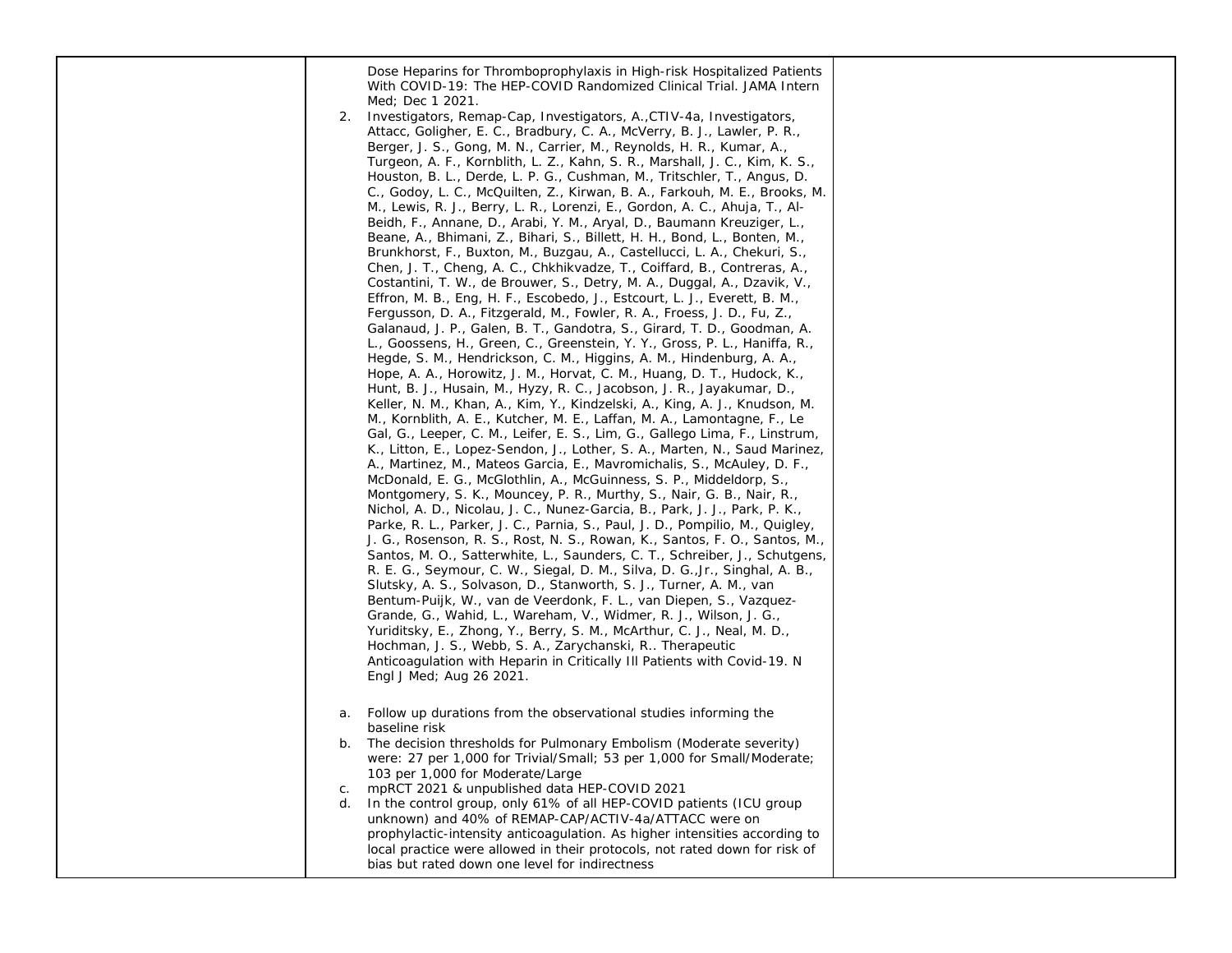|                                                                                        | Large effect upgrading does not apply because only one imprecise study<br>$e_{\cdot}$<br>was available<br>f. The 95% CI of the absolute effect estimate crosses one decision<br>threshold and includes small benefit and moderate benefit; rated down 1<br>level for serious imprecision<br>Patients and caregivers were unblinded during the trials, and it was<br>g.<br>unknown if there were important differences in how often diagnostic<br>imaging tests were performed, and how often they were positive.<br>Certainty was rated down for serious risk of bias<br>h. Lower bound of the 95% CI for the pooled mean event rate among<br>baseline risk studies<br>Pooled mean event rate among baseline risk studies<br>i.<br>Upper bound of the 95% CI for the pooled mean event rate among<br>j.<br>baseline risk studies<br>k. The decision thresholds for Proximal Deep Venous Thrombosis (Moderate<br>severity) were: 37 per 1,000 for Trivial/Small; 73 per 1,000 for<br>Small/Moderate; 142 per 1,000 for Moderate/Large<br>The 95% CI of the absolute effect estimate crosses one decision<br>$\mathbf{L}$<br>threshold and the effect estimate is based on few events; rated down 2<br>levels for very serious imprecision<br>m. The decision thresholds for Ischemic Stroke (severe) were: 18 per 1,000<br>for Trivial/Small; 36 per 1,000 for Small/Moderate; 69 per 1,000 for<br>Moderate/Large<br>n. The effect estimate is based on few events; rated down 2 levels for very<br>serious imprecision<br>Pooled baseline risk from two studies<br>0.<br>The decision thresholds for ST-elevation Myocardial Infarction were: 23<br>p.<br>per 1,000 for Trivial/Small; 44 per 1,000 for Small/Moderate; 86 per<br>1,000 for Moderate/Large |                                                                                                                                                                                                                                    |
|----------------------------------------------------------------------------------------|------------------------------------------------------------------------------------------------------------------------------------------------------------------------------------------------------------------------------------------------------------------------------------------------------------------------------------------------------------------------------------------------------------------------------------------------------------------------------------------------------------------------------------------------------------------------------------------------------------------------------------------------------------------------------------------------------------------------------------------------------------------------------------------------------------------------------------------------------------------------------------------------------------------------------------------------------------------------------------------------------------------------------------------------------------------------------------------------------------------------------------------------------------------------------------------------------------------------------------------------------------------------------------------------------------------------------------------------------------------------------------------------------------------------------------------------------------------------------------------------------------------------------------------------------------------------------------------------------------------------------------------------------------------------------------------------------------------------------------------------------------|------------------------------------------------------------------------------------------------------------------------------------------------------------------------------------------------------------------------------------|
| <b>Undesirable Effects</b><br>How substantial are the undesirable anticipated effects? |                                                                                                                                                                                                                                                                                                                                                                                                                                                                                                                                                                                                                                                                                                                                                                                                                                                                                                                                                                                                                                                                                                                                                                                                                                                                                                                                                                                                                                                                                                                                                                                                                                                                                                                                                            |                                                                                                                                                                                                                                    |
| <b>JUDGEMENT</b>                                                                       | <b>RESEARCH EVIDENCE</b>                                                                                                                                                                                                                                                                                                                                                                                                                                                                                                                                                                                                                                                                                                                                                                                                                                                                                                                                                                                                                                                                                                                                                                                                                                                                                                                                                                                                                                                                                                                                                                                                                                                                                                                                   | <b>ADDITIONAL CONSIDERATIONS</b>                                                                                                                                                                                                   |
| o Large<br>• Moderate<br>o Small<br>o Trivial<br>o Varies<br>o Don't know              |                                                                                                                                                                                                                                                                                                                                                                                                                                                                                                                                                                                                                                                                                                                                                                                                                                                                                                                                                                                                                                                                                                                                                                                                                                                                                                                                                                                                                                                                                                                                                                                                                                                                                                                                                            | The panel agreed that there was overall a moderate harm with<br>therapeutic-intensity anticoagulation, based on small-to-<br>moderate harms for multiple critical outcomes according to the<br>decision thresholds (see Appendix). |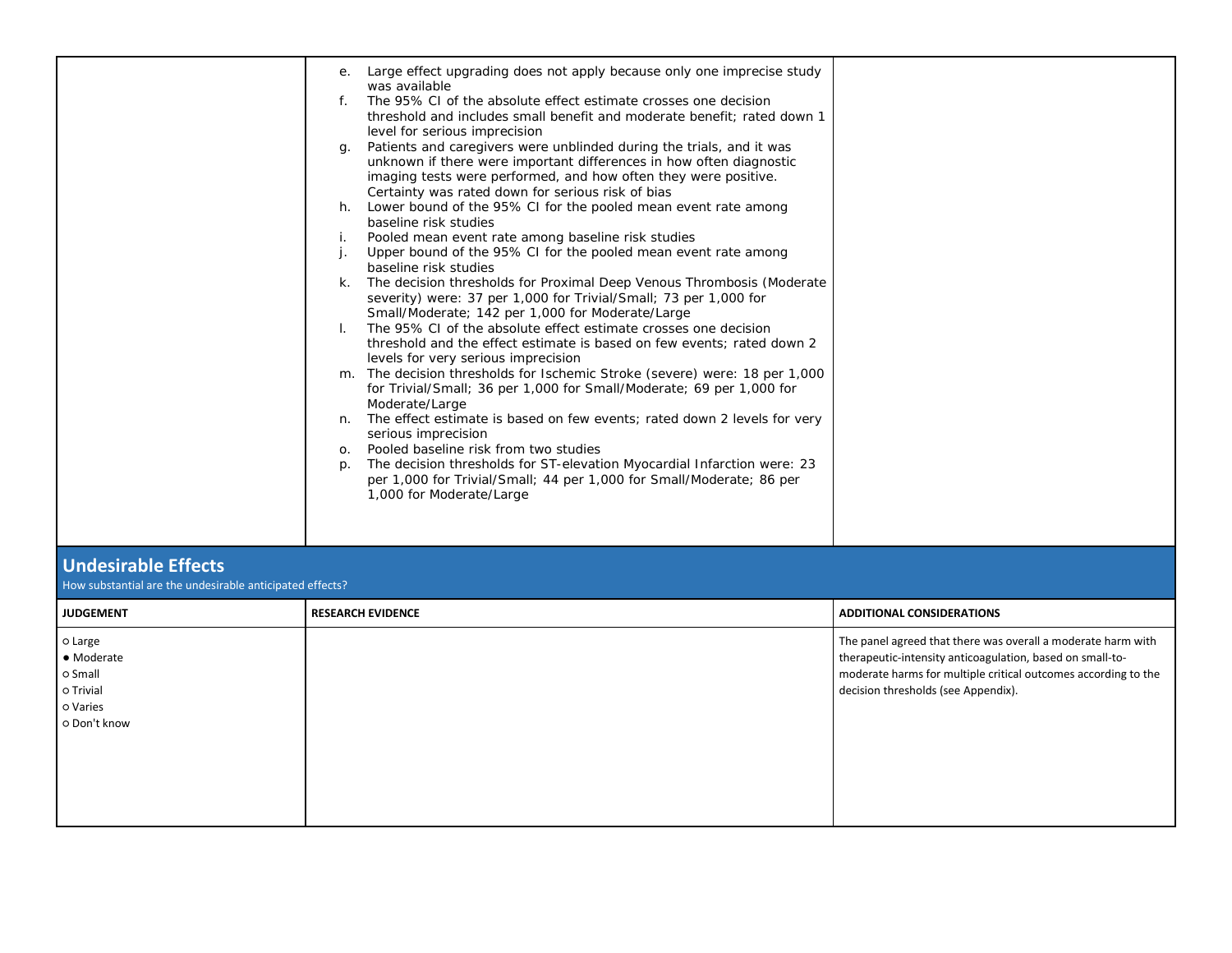| <b>Outcomes</b>                                         | Nº of<br>participants      | <b>Certainty of</b><br>the evidence        | Relative<br>effect    |                                               | Anticipated absolute effects <sup>*</sup> (95% CI)                                                                                 |  |
|---------------------------------------------------------|----------------------------|--------------------------------------------|-----------------------|-----------------------------------------------|------------------------------------------------------------------------------------------------------------------------------------|--|
|                                                         | (studies)<br>Follow-up     | (GRADE)                                    | (95% CI)              | <b>Risk with</b><br>Prophylactic<br>intensity | Risk difference with<br>DOACs, LMWH, UFH,<br>Fondaparinux,<br>Argatroban, or<br><b>Bivalirudin at</b><br>therapeutic-<br>intensity |  |
| Mortality<br>follow-up:                                 | 1181<br>$(2 RCTs)^{1,2,c}$ | $\bigoplus$ OOO<br>Very low <sup>d,e</sup> | OR 1.06<br>(0.84)     | Low                                           |                                                                                                                                    |  |
| range 7 days<br>to 30 days <sup>a,b</sup>               |                            |                                            | $1.35$ <sup>f</sup>   | 189 per 1,000 <sup>g</sup>                    | 9 more per 1,000<br>(25 fewer to 50<br>more)                                                                                       |  |
|                                                         |                            |                                            |                       | Mean across studies                           |                                                                                                                                    |  |
|                                                         |                            |                                            |                       | 241 per 1,000h                                | 11 more per 1,000<br>(30 fewer to 59<br>more)                                                                                      |  |
|                                                         |                            |                                            |                       | High                                          |                                                                                                                                    |  |
|                                                         |                            |                                            |                       | 301 per 1,000                                 | 12 more per 1,000<br>(35 fewer to 67<br>more)                                                                                      |  |
| Major<br>bleeding                                       | 1174<br>$(2 RCTs)^{1,2,k}$ | $\bigoplus$ OOO<br>Very low <sup>d,1</sup> | OR 1.95<br>$(0.75$ to | Low                                           |                                                                                                                                    |  |
| follow-up:<br>range 7 days<br>to 30 days <sup>a,j</sup> |                            |                                            | $5.09)^m$             | 17 per 1,000g                                 | 16 more per 1,000<br>(4 fewer to 64 more)                                                                                          |  |
|                                                         |                            |                                            |                       | Moderate                                      |                                                                                                                                    |  |
|                                                         |                            |                                            |                       | 24 per 1,000 <sup>h</sup>                     | 22 more per 1,000<br>(6 fewer to 87 more)                                                                                          |  |
|                                                         |                            |                                            |                       | Mean across studies                           |                                                                                                                                    |  |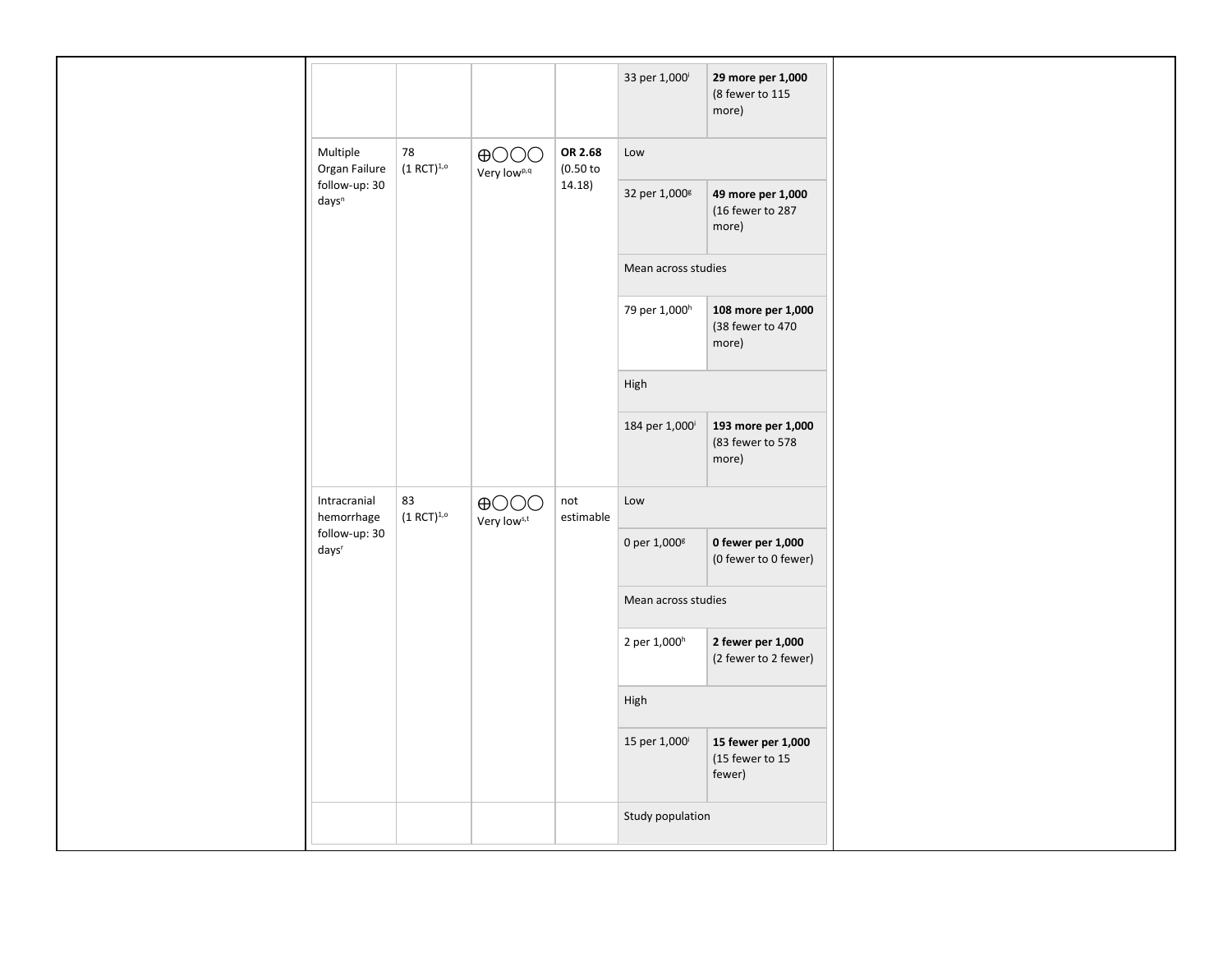| Invasive<br>mechanical<br>ventilation<br>follow-up: 30<br>days <sup>u</sup> | 73<br>$(1 RCT)^{1,0}$ | HH I I<br>Very low <sup>v,w</sup> | OR 1.21<br>$(0.41$ to<br>3.51)  | 229 per 1,000                                                                                                                                 | 35 more per 1,000<br>(120 fewer to 281<br>more)                                                                                                                                                                                                                                                                                                                                                                                                                                                                                                                                                                                                                                                                                                                                                                                                                                                                                                                                                                      |  |                           |                                                |
|-----------------------------------------------------------------------------|-----------------------|-----------------------------------|---------------------------------|-----------------------------------------------------------------------------------------------------------------------------------------------|----------------------------------------------------------------------------------------------------------------------------------------------------------------------------------------------------------------------------------------------------------------------------------------------------------------------------------------------------------------------------------------------------------------------------------------------------------------------------------------------------------------------------------------------------------------------------------------------------------------------------------------------------------------------------------------------------------------------------------------------------------------------------------------------------------------------------------------------------------------------------------------------------------------------------------------------------------------------------------------------------------------------|--|---------------------------|------------------------------------------------|
| Limb<br>amputation                                                          | 83<br>$(1 RCT)^{1,0}$ | ⊕( )<br>Very low <sup>y,z</sup>   | OR 4.43<br>$(0.21$ to<br>95.06) | Low                                                                                                                                           |                                                                                                                                                                                                                                                                                                                                                                                                                                                                                                                                                                                                                                                                                                                                                                                                                                                                                                                                                                                                                      |  |                           |                                                |
| assessed<br>with: Major<br>adverse limb<br>event                            |                       |                                   |                                 | 0 per $1,000$ <sup>g</sup>                                                                                                                    | 0 fewer per 1,000<br>(0 fewer to 0 fewer)                                                                                                                                                                                                                                                                                                                                                                                                                                                                                                                                                                                                                                                                                                                                                                                                                                                                                                                                                                            |  |                           |                                                |
| follow-up: 30<br>days <sup>a,x</sup>                                        |                       |                                   |                                 | Moderate                                                                                                                                      |                                                                                                                                                                                                                                                                                                                                                                                                                                                                                                                                                                                                                                                                                                                                                                                                                                                                                                                                                                                                                      |  |                           |                                                |
|                                                                             |                       |                                   |                                 | 3 per 1,000h                                                                                                                                  | 10 more per 1,000<br>(2 fewer to 219<br>more)                                                                                                                                                                                                                                                                                                                                                                                                                                                                                                                                                                                                                                                                                                                                                                                                                                                                                                                                                                        |  |                           |                                                |
|                                                                             |                       |                                   |                                 | High                                                                                                                                          |                                                                                                                                                                                                                                                                                                                                                                                                                                                                                                                                                                                                                                                                                                                                                                                                                                                                                                                                                                                                                      |  |                           |                                                |
|                                                                             |                       |                                   |                                 |                                                                                                                                               |                                                                                                                                                                                                                                                                                                                                                                                                                                                                                                                                                                                                                                                                                                                                                                                                                                                                                                                                                                                                                      |  | 21 per 1,000 <sup>i</sup> | 66 more per 1,000<br>(17 fewer to 650<br>more) |
| Length of<br>hospital<br>admission                                          | 83<br>$(1 RCT)^1$     | $\oplus$ ( )<br>Very lows, aa     |                                 | The mean<br>length of<br>hospital<br>admission was<br>0 days                                                                                  | MD 2 days more<br>(0.44 more to 3.56<br>more)                                                                                                                                                                                                                                                                                                                                                                                                                                                                                                                                                                                                                                                                                                                                                                                                                                                                                                                                                                        |  |                           |                                                |
| 1.<br>2.                                                                    | Med; Dec 1 2021.      |                                   |                                 | J. L., Weitz, J. I., Investigators, Hep-Covid. Efficacy and Safety of<br>Berger, J. S., Gong, M. N., Carrier, M., Reynolds, H. R., Kumar, A., | Spyropoulos, A. C., Goldin, M., Giannis, D., Diab, W., Wang, J., Khanijo,<br>S., Mignatti, A., Gianos, E., Cohen, M., Sharifova, G., Lund, J. M., Tafur,<br>A., Lewis, P. A., Cohoon, K. P., Rahman, H., Sison, C. P., Lesser, M. L.,<br>Ochani, K., Agrawal, N., Hsia, J., Anderson, V. E., Bonaca, M., Halperin,<br>Therapeutic-Dose Heparin vs Standard Prophylactic or Intermediate-<br>Dose Heparins for Thromboprophylaxis in High-risk Hospitalized Patients<br>With COVID-19: The HEP-COVID Randomized Clinical Trial. JAMA Intern<br>Investigators, Remap-Cap, Investigators, A., CTIV-4a, Investigators,<br>Attacc, Goligher, E. C., Bradbury, C. A., McVerry, B. J., Lawler, P. R.,<br>Turgeon, A. F., Kornblith, L. Z., Kahn, S. R., Marshall, J. C., Kim, K. S.,<br>Houston, B. L., Derde, L. P. G., Cushman, M., Tritschler, T., Angus, D.<br>C., Godoy, L. C., McQuilten, Z., Kirwan, B. A., Farkouh, M. E., Brooks, M.<br>M., Lewis, R. J., Berry, L. R., Lorenzi, E., Gordon, A. C., Ahuja, T., Al- |  |                           |                                                |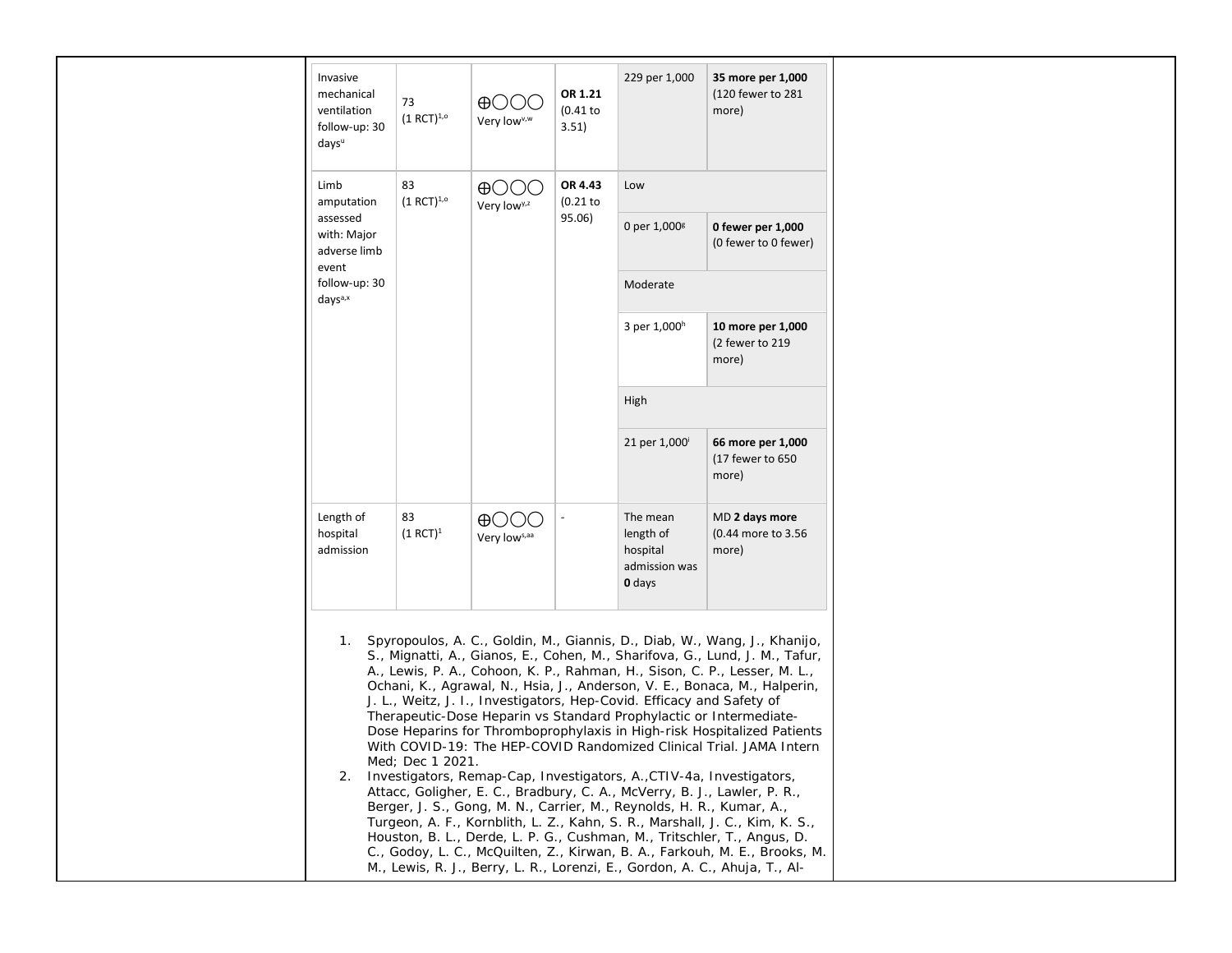|    | Beidh, F., Annane, D., Arabi, Y. M., Aryal, D., Baumann Kreuziger, L.,<br>Beane, A., Bhimani, Z., Bihari, S., Billett, H. H., Bond, L., Bonten, M.,<br>Brunkhorst, F., Buxton, M., Buzgau, A., Castellucci, L. A., Chekuri, S.,<br>Chen, J. T., Cheng, A. C., Chkhikvadze, T., Coiffard, B., Contreras, A.,<br>Costantini, T. W., de Brouwer, S., Detry, M. A., Duggal, A., Dzavik, V.,<br>Effron, M. B., Eng, H. F., Escobedo, J., Estcourt, L. J., Everett, B. M.,<br>Fergusson, D. A., Fitzgerald, M., Fowler, R. A., Froess, J. D., Fu, Z.,<br>Galanaud, J. P., Galen, B. T., Gandotra, S., Girard, T. D., Goodman, A.<br>L., Goossens, H., Green, C., Greenstein, Y. Y., Gross, P. L., Haniffa, R.,<br>Hegde, S. M., Hendrickson, C. M., Higgins, A. M., Hindenburg, A. A.,<br>Hope, A. A., Horowitz, J. M., Horvat, C. M., Huang, D. T., Hudock, K.,<br>Hunt, B. J., Husain, M., Hyzy, R. C., Jacobson, J. R., Jayakumar, D.,<br>Keller, N. M., Khan, A., Kim, Y., Kindzelski, A., King, A. J., Knudson, M.<br>M., Kornblith, A. E., Kutcher, M. E., Laffan, M. A., Lamontagne, F., Le<br>Gal, G., Leeper, C. M., Leifer, E. S., Lim, G., Gallego Lima, F., Linstrum,<br>K., Litton, E., Lopez-Sendon, J., Lother, S. A., Marten, N., Saud Marinez,<br>A., Martinez, M., Mateos Garcia, E., Mavromichalis, S., McAuley, D. F.,<br>McDonald, E. G., McGlothlin, A., McGuinness, S. P., Middeldorp, S.,<br>Montgomery, S. K., Mouncey, P. R., Murthy, S., Nair, G. B., Nair, R.,<br>Nichol, A. D., Nicolau, J. C., Nunez-Garcia, B., Park, J. J., Park, P. K.,<br>Parke, R. L., Parker, J. C., Parnia, S., Paul, J. D., Pompilio, M., Quigley,<br>J. G., Rosenson, R. S., Rost, N. S., Rowan, K., Santos, F. O., Santos, M.,<br>Santos, M. O., Satterwhite, L., Saunders, C. T., Schreiber, J., Schutgens,<br>R. E. G., Seymour, C. W., Siegal, D. M., Silva, D. G., Jr., Singhal, A. B.,<br>Slutsky, A. S., Solvason, D., Stanworth, S. J., Turner, A. M., van<br>Bentum-Puijk, W., van de Veerdonk, F. L., van Diepen, S., Vazquez-<br>Grande, G., Wahid, L., Wareham, V., Widmer, R. J., Wilson, J. G.,<br>Yuriditsky, E., Zhong, Y., Berry, S. M., McArthur, C. J., Neal, M. D.,<br>Hochman, J. S., Webb, S. A., Zarychanski, R Therapeutic<br>Anticoagulation with Heparin in Critically III Patients with Covid-19. N<br>Engl J Med; Aug 26 2021. |  |
|----|-------------------------------------------------------------------------------------------------------------------------------------------------------------------------------------------------------------------------------------------------------------------------------------------------------------------------------------------------------------------------------------------------------------------------------------------------------------------------------------------------------------------------------------------------------------------------------------------------------------------------------------------------------------------------------------------------------------------------------------------------------------------------------------------------------------------------------------------------------------------------------------------------------------------------------------------------------------------------------------------------------------------------------------------------------------------------------------------------------------------------------------------------------------------------------------------------------------------------------------------------------------------------------------------------------------------------------------------------------------------------------------------------------------------------------------------------------------------------------------------------------------------------------------------------------------------------------------------------------------------------------------------------------------------------------------------------------------------------------------------------------------------------------------------------------------------------------------------------------------------------------------------------------------------------------------------------------------------------------------------------------------------------------------------------------------------------------------------------------------------------------------------------------------------------------------------------------------------------------------------------------------------------------------------------------------------------------------------------------------|--|
| a. | Follow up durations from the observational studies informing the<br>baseline risk                                                                                                                                                                                                                                                                                                                                                                                                                                                                                                                                                                                                                                                                                                                                                                                                                                                                                                                                                                                                                                                                                                                                                                                                                                                                                                                                                                                                                                                                                                                                                                                                                                                                                                                                                                                                                                                                                                                                                                                                                                                                                                                                                                                                                                                                           |  |
| b. | The decision thresholds for All-Cause Mortality were: 16 per 1,000 for<br>Trivial/Small; 31 per 1,000 for Small/Moderate; 60 per 1,000 for<br>Moderate/Large                                                                                                                                                                                                                                                                                                                                                                                                                                                                                                                                                                                                                                                                                                                                                                                                                                                                                                                                                                                                                                                                                                                                                                                                                                                                                                                                                                                                                                                                                                                                                                                                                                                                                                                                                                                                                                                                                                                                                                                                                                                                                                                                                                                                |  |
| С. | mpRCT 2021 & unpublished data HEP-COVID 2021                                                                                                                                                                                                                                                                                                                                                                                                                                                                                                                                                                                                                                                                                                                                                                                                                                                                                                                                                                                                                                                                                                                                                                                                                                                                                                                                                                                                                                                                                                                                                                                                                                                                                                                                                                                                                                                                                                                                                                                                                                                                                                                                                                                                                                                                                                                |  |
| d. | In the control group, only 61% of all HEP-COVID patients (ICU group<br>unknown) and 40% of REMAP-CAP/ACTIV-4a/ATTACC were on                                                                                                                                                                                                                                                                                                                                                                                                                                                                                                                                                                                                                                                                                                                                                                                                                                                                                                                                                                                                                                                                                                                                                                                                                                                                                                                                                                                                                                                                                                                                                                                                                                                                                                                                                                                                                                                                                                                                                                                                                                                                                                                                                                                                                                |  |
|    | prophylactic-intensity anticoagulation. As higher intensities according to<br>local practice were allowed in their protocols, not rated down for risk of<br>bias but rated down one level for indirectness                                                                                                                                                                                                                                                                                                                                                                                                                                                                                                                                                                                                                                                                                                                                                                                                                                                                                                                                                                                                                                                                                                                                                                                                                                                                                                                                                                                                                                                                                                                                                                                                                                                                                                                                                                                                                                                                                                                                                                                                                                                                                                                                                  |  |
| е. | The 95% CI of the absolute effect estimate crosses multiple decision                                                                                                                                                                                                                                                                                                                                                                                                                                                                                                                                                                                                                                                                                                                                                                                                                                                                                                                                                                                                                                                                                                                                                                                                                                                                                                                                                                                                                                                                                                                                                                                                                                                                                                                                                                                                                                                                                                                                                                                                                                                                                                                                                                                                                                                                                        |  |
|    | thresholds and includes moderate harm and small benefit; rated down 3                                                                                                                                                                                                                                                                                                                                                                                                                                                                                                                                                                                                                                                                                                                                                                                                                                                                                                                                                                                                                                                                                                                                                                                                                                                                                                                                                                                                                                                                                                                                                                                                                                                                                                                                                                                                                                                                                                                                                                                                                                                                                                                                                                                                                                                                                       |  |
|    | levels for very serious imprecision                                                                                                                                                                                                                                                                                                                                                                                                                                                                                                                                                                                                                                                                                                                                                                                                                                                                                                                                                                                                                                                                                                                                                                                                                                                                                                                                                                                                                                                                                                                                                                                                                                                                                                                                                                                                                                                                                                                                                                                                                                                                                                                                                                                                                                                                                                                         |  |
| f. | Combining the adjusted OR from the mpRCT (aOR = $1.19$ ; 95% credible<br>interval 0.90-1.57 [reverse of reported aOR 0.84; 95% credible interval                                                                                                                                                                                                                                                                                                                                                                                                                                                                                                                                                                                                                                                                                                                                                                                                                                                                                                                                                                                                                                                                                                                                                                                                                                                                                                                                                                                                                                                                                                                                                                                                                                                                                                                                                                                                                                                                                                                                                                                                                                                                                                                                                                                                            |  |
|    | 0.64-1.11 for survival to discharge]) with the unadjusted OR from HEP-<br>COVID resulted in a pooled OR that was comparable (OR = $1.16$ ; 95%                                                                                                                                                                                                                                                                                                                                                                                                                                                                                                                                                                                                                                                                                                                                                                                                                                                                                                                                                                                                                                                                                                                                                                                                                                                                                                                                                                                                                                                                                                                                                                                                                                                                                                                                                                                                                                                                                                                                                                                                                                                                                                                                                                                                              |  |
| g. | CI 0.89-1.50)<br>Lower bound of the 95% CI for the pooled mean event rate among                                                                                                                                                                                                                                                                                                                                                                                                                                                                                                                                                                                                                                                                                                                                                                                                                                                                                                                                                                                                                                                                                                                                                                                                                                                                                                                                                                                                                                                                                                                                                                                                                                                                                                                                                                                                                                                                                                                                                                                                                                                                                                                                                                                                                                                                             |  |
|    | baseline risk studies                                                                                                                                                                                                                                                                                                                                                                                                                                                                                                                                                                                                                                                                                                                                                                                                                                                                                                                                                                                                                                                                                                                                                                                                                                                                                                                                                                                                                                                                                                                                                                                                                                                                                                                                                                                                                                                                                                                                                                                                                                                                                                                                                                                                                                                                                                                                       |  |
| h. | Pooled mean event rate among baseline risk studies                                                                                                                                                                                                                                                                                                                                                                                                                                                                                                                                                                                                                                                                                                                                                                                                                                                                                                                                                                                                                                                                                                                                                                                                                                                                                                                                                                                                                                                                                                                                                                                                                                                                                                                                                                                                                                                                                                                                                                                                                                                                                                                                                                                                                                                                                                          |  |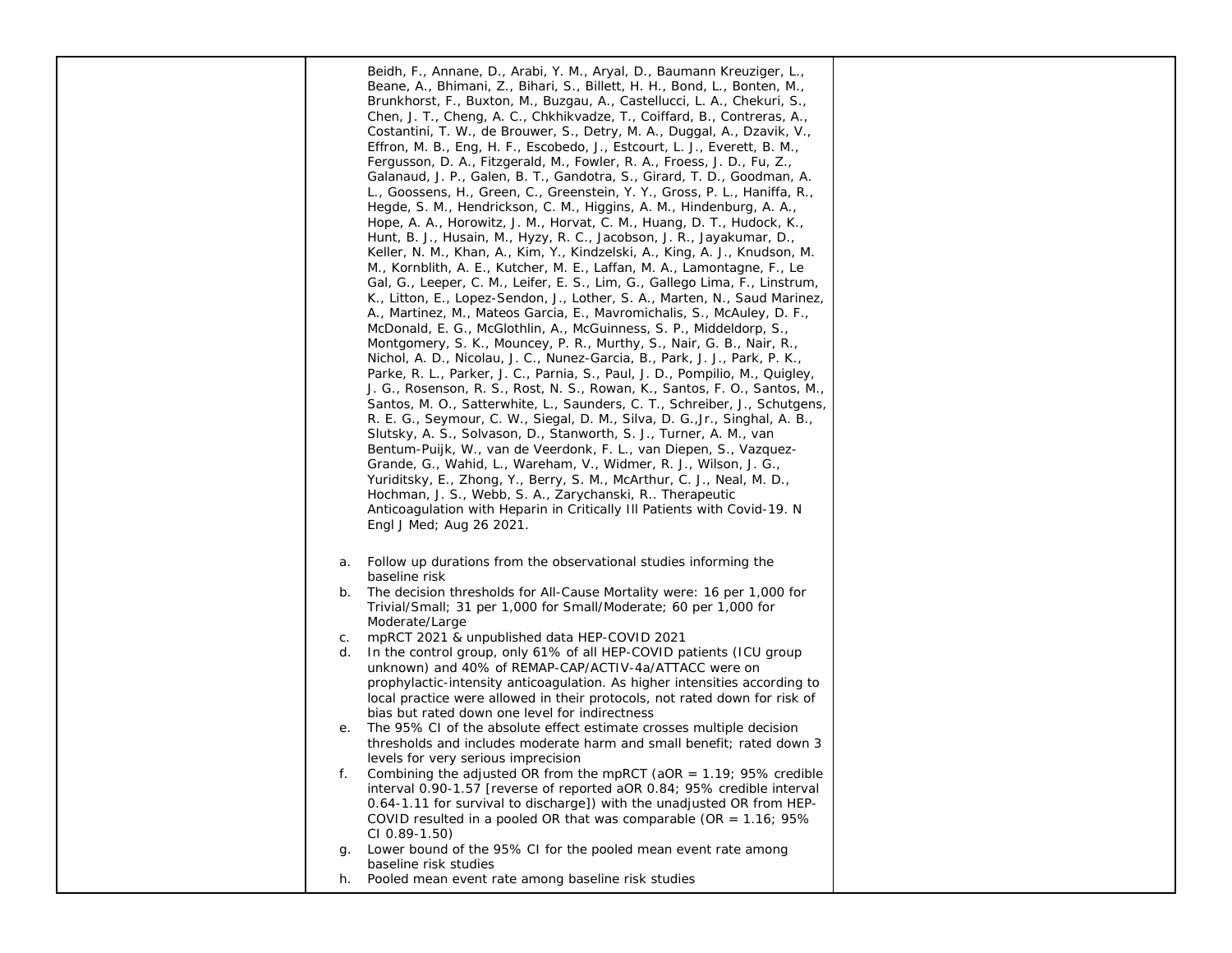| baseline risk studies<br>The decision thresholds for Major Bleeding were: 23 per 1,000 for<br>j.<br>Trivial/Small; 46 per 1,000 for Small/Moderate; 89 per 1,000 for                                                        |  |
|-----------------------------------------------------------------------------------------------------------------------------------------------------------------------------------------------------------------------------|--|
|                                                                                                                                                                                                                             |  |
| Moderate/Large<br>mpRCT 2021 & HEP-COVID 2021<br>k.<br>The 95% CI of the absolute effect estimate crosses two decision                                                                                                      |  |
| thresholds and the effect estimate is based on few events; rated down 2<br>levels for very serious imprecision                                                                                                              |  |
| Combining the adjusted OR from the mpRCT ( $aOR = 1.48$ ; 95% credible<br>m.<br>interval 0.75-3.04) with the unadjusted OR from HEP-COVID resulted in<br>a pooled OR that was comparable (OR = $1.90$ ; 95% CI 0.58-6.22)   |  |
| The decision thresholds for Multiple Organ Failure were: 18 per 1,000 for<br>n.<br>Trivial/Small; 36 per 1,000 for Small/Moderate; 70 per 1,000 for<br>Moderate/Large                                                       |  |
| Unpublished data HEP-COVID 2021<br>О.                                                                                                                                                                                       |  |
| Baseline risks based on renal replacement in the absence of data for<br>p.<br>multiple organ failure. In addition, only 61% of all HEP-COVID patients<br>(ICU group unknown) were on prophylactic-intensity anticoagulation |  |
| The 95% CI of the absolute effect estimate crosses multiple decision<br>q.<br>thresholds and includes small benefit and large harm; rated down 3                                                                            |  |
| levels for very serious imprecision<br>The decision thresholds for Intracranial Hemorrhage were: 18 per 1,000<br>r.                                                                                                         |  |
| for Trivial/Small; 35 per 1,000 for Small/Moderate; 68 per 1,000 for<br>Moderate/Large                                                                                                                                      |  |
| In the control group, only 61% of all HEP-COVID patients (ICU group<br>S.<br>unknown) were on prophylactic-intensity anticoagulation. As higher<br>intensities according to local practice were allowed, not rated down for |  |
| risk of bias but rated down one level for indirectness<br>Unknown effect as no events were observed in the RCT; rated down 2<br>t.<br>levels for very serious imprecision                                                   |  |
| The decision thresholds for Invasive Mechanical Ventilation (long-term)<br>u.<br>were: 20 per 1,000 for Trivial/Small; 38 per 1,000 for Small/Moderate;<br>74 per 1,000 for Moderate/Large                                  |  |
| The baseline risk comes from one RCT, not observational studies, and<br>V.<br>may not represent risk in practice. In addition, only 61% of all HEP-<br>COVID patients (ICU group unknown) in the control group were on      |  |
| prophylactic-intensity anticoagulation<br>The 95% CI of the absolute effect estimate crosses multiple decision<br>W.                                                                                                        |  |
| thresholds and includes large harm and large benefit; rated down 3<br>levels for very serious imprecision                                                                                                                   |  |
| The decision thresholds for Limb Amputation were: 21 per 1,000 for<br>Х.<br>Trivial/Small; 41 per 1,000 for Small/Moderate; 80 per 1,000 for<br>Moderate/Large                                                              |  |
| The reported outcome was 'major adverse limb event'. In addition, only<br>y.<br>61% of all HEP-COVID patients (ICU group unknown) in the control                                                                            |  |
| group were on prophylactic-intensity anticoagulation<br>The 95% CI of the absolute effect estimate crosses multiple decision<br>Z.<br>thresholds and includes large harm and large benefit; rated down 3                    |  |
| levels for very serious imprecision<br>aa. Data from one RCT, small sample size of 83; rated down 3 levels for<br>very serious imprecision                                                                                  |  |
|                                                                                                                                                                                                                             |  |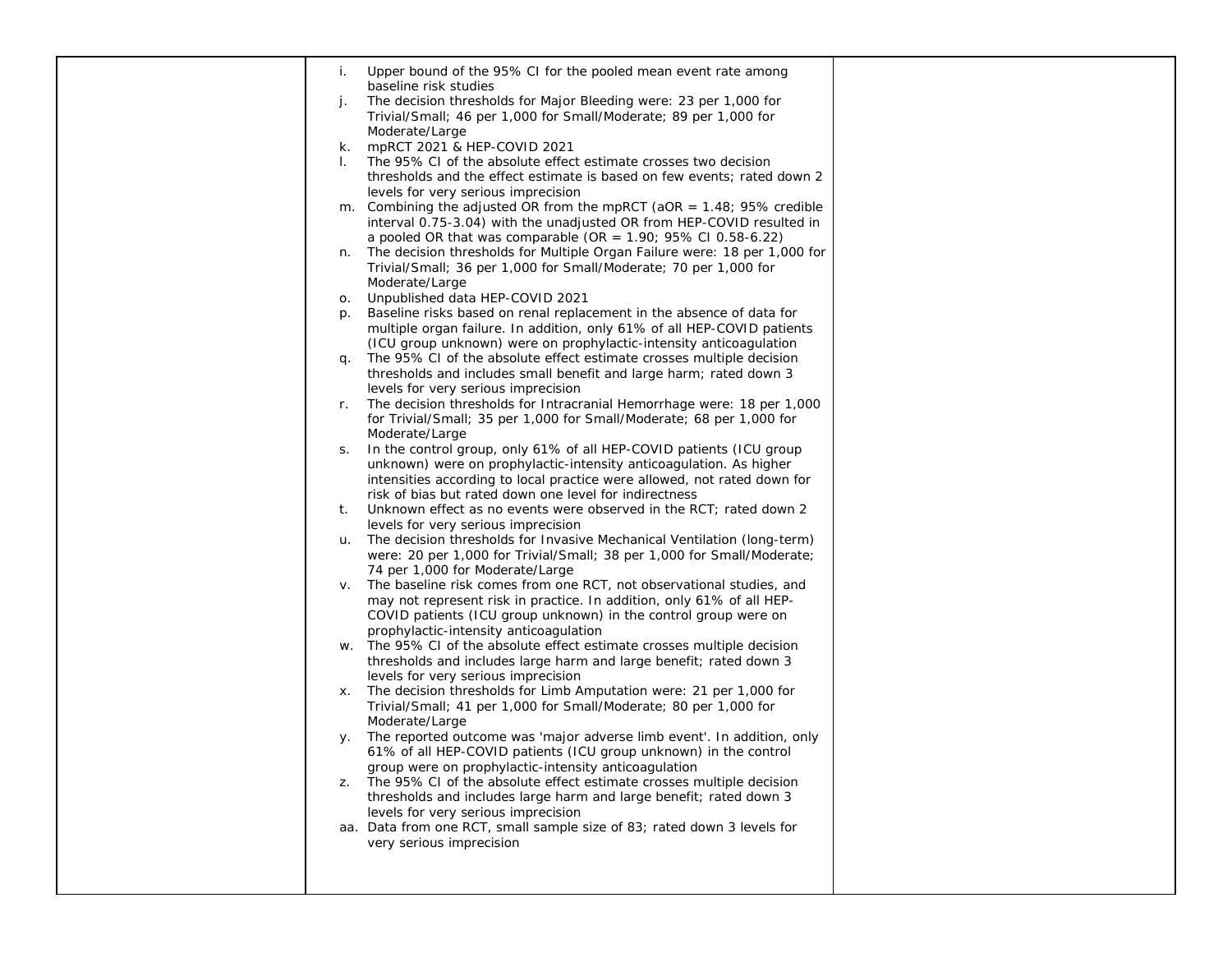| <b>Certainty of evidence</b><br>What is the overall certainty of the evidence of effects?                                                                                                       |                                                                                                                                                                                                                                                                                                                                                                                                                                                                                                                                                                                                                                                                                                                                                                                                                                                                                                                                                                                                                                                                                                                                                                                                                                                                                                                                                                                                                                                                                                                                                                                                                                                                                                                                                                                                                                                                                                                                                                                                                                                                                                                                                                                                                                                                                                                                                                                                                                                                                                                                                                                                                                                                                                                                                                                                                                                                                                                                                                                                                                                                                    |                                                                                                                                                                                                                                                                                                                                                                                                |
|-------------------------------------------------------------------------------------------------------------------------------------------------------------------------------------------------|------------------------------------------------------------------------------------------------------------------------------------------------------------------------------------------------------------------------------------------------------------------------------------------------------------------------------------------------------------------------------------------------------------------------------------------------------------------------------------------------------------------------------------------------------------------------------------------------------------------------------------------------------------------------------------------------------------------------------------------------------------------------------------------------------------------------------------------------------------------------------------------------------------------------------------------------------------------------------------------------------------------------------------------------------------------------------------------------------------------------------------------------------------------------------------------------------------------------------------------------------------------------------------------------------------------------------------------------------------------------------------------------------------------------------------------------------------------------------------------------------------------------------------------------------------------------------------------------------------------------------------------------------------------------------------------------------------------------------------------------------------------------------------------------------------------------------------------------------------------------------------------------------------------------------------------------------------------------------------------------------------------------------------------------------------------------------------------------------------------------------------------------------------------------------------------------------------------------------------------------------------------------------------------------------------------------------------------------------------------------------------------------------------------------------------------------------------------------------------------------------------------------------------------------------------------------------------------------------------------------------------------------------------------------------------------------------------------------------------------------------------------------------------------------------------------------------------------------------------------------------------------------------------------------------------------------------------------------------------------------------------------------------------------------------------------------------------|------------------------------------------------------------------------------------------------------------------------------------------------------------------------------------------------------------------------------------------------------------------------------------------------------------------------------------------------------------------------------------------------|
| <b>JUDGEMENT</b>                                                                                                                                                                                | <b>RESEARCH EVIDENCE</b>                                                                                                                                                                                                                                                                                                                                                                                                                                                                                                                                                                                                                                                                                                                                                                                                                                                                                                                                                                                                                                                                                                                                                                                                                                                                                                                                                                                                                                                                                                                                                                                                                                                                                                                                                                                                                                                                                                                                                                                                                                                                                                                                                                                                                                                                                                                                                                                                                                                                                                                                                                                                                                                                                                                                                                                                                                                                                                                                                                                                                                                           | <b>ADDITIONAL CONSIDERATIONS</b>                                                                                                                                                                                                                                                                                                                                                               |
| • Very low<br>o Low<br>o Moderate<br>0 High<br>o No included studies                                                                                                                            | Multiple critical outcomes were rated as very low certainty evidence.                                                                                                                                                                                                                                                                                                                                                                                                                                                                                                                                                                                                                                                                                                                                                                                                                                                                                                                                                                                                                                                                                                                                                                                                                                                                                                                                                                                                                                                                                                                                                                                                                                                                                                                                                                                                                                                                                                                                                                                                                                                                                                                                                                                                                                                                                                                                                                                                                                                                                                                                                                                                                                                                                                                                                                                                                                                                                                                                                                                                              | There was consensus among the panel that the overall certainty<br>of evidence for desirable and undesirable effects was very low.<br>Depending on the outcome, this was primarily due to very<br>serious imprecision, serious risk of bias and/or serious<br>indirectness.                                                                                                                     |
| <b>Values</b>                                                                                                                                                                                   | Is there important uncertainty about or variability in how much people value the main outcomes?                                                                                                                                                                                                                                                                                                                                                                                                                                                                                                                                                                                                                                                                                                                                                                                                                                                                                                                                                                                                                                                                                                                                                                                                                                                                                                                                                                                                                                                                                                                                                                                                                                                                                                                                                                                                                                                                                                                                                                                                                                                                                                                                                                                                                                                                                                                                                                                                                                                                                                                                                                                                                                                                                                                                                                                                                                                                                                                                                                                    |                                                                                                                                                                                                                                                                                                                                                                                                |
| <b>JUDGEMENT</b>                                                                                                                                                                                | <b>RESEARCH EVIDENCE</b>                                                                                                                                                                                                                                                                                                                                                                                                                                                                                                                                                                                                                                                                                                                                                                                                                                                                                                                                                                                                                                                                                                                                                                                                                                                                                                                                                                                                                                                                                                                                                                                                                                                                                                                                                                                                                                                                                                                                                                                                                                                                                                                                                                                                                                                                                                                                                                                                                                                                                                                                                                                                                                                                                                                                                                                                                                                                                                                                                                                                                                                           | <b>ADDITIONAL CONSIDERATIONS</b>                                                                                                                                                                                                                                                                                                                                                               |
| O Important uncertainty or variability<br>• Possibly important uncertainty or variability<br>o Probably no important uncertainty or<br>variability<br>o No important uncertainty or variability | The relative importance of the outcomes reported in the literature is indicated by utility values on a<br>scale of 0 to 1, where $0 =$ death and $1.0 =$ full health. The utility values reflect the relative value placed<br>on a given health state characterized by that condition, with higher values reflecting less impairment<br>and lower values reflecting greater impact on life. A systematic review of observational studies (10)<br>suggests that affected people place a moderate relative value on avoiding pulmonary embolism, DVT<br>major bleeding and a low relative value (indicating great impairment on outcomes such as intracranial<br>bleeds). There is moderate to high certainty in these findings. The evidence suggests that there is<br>variability around these values or relative importance that the affected population places on these<br>outcomes, but this may be a result of the way they are measured. Below is the research evidence as<br>synthesized. Survey results with ASH VTE guideline panels using visual analogue scales showed lower<br>values than the one described below, and this is explained by the fact that methods such as the<br>standard gamble produce results that suggest less impairment of health.<br>The relative importance of the outcomes* was as follows in the identified studies: Pulmonary<br>embolism: 0.63-0.93 (3), (11), (1) - survey of ASH panelists: 0.25 for severe to 0.62 for mild)Deep vein<br>thrombosis: 0.64-0.99 (3), (11), (12), (13) - survey of ASH panelists: 0.43 for severe to 0.71 for<br>mild)Deep vein thrombosis patients' own current health: 0.95 (Time trade off) (1)Major bleeding as<br>indicated by gastrointestinal tract bleeding event: 0.65 (standard gamble and time trade off) (3), (1)<br>- survey of ASH panelists: 0.44) Muscular bleeding: 0.76 (time trade off) (1) Minor intracranial<br>bleeding event: 0.75 (standard gamble) (3) Major intracranial bleeding event: 0.15 (standard<br>gamble) (3) Central nervous system bleeding: 0.29-0.60 (standard gamble) (6), (4) Treatment with<br><b>LMWH: 0.993 (time trade off)</b> (9)* indicated by utility value where $0 =$ death and $1.0 =$ full health<br>Studies described the following regarding the relative importance of outcomes and patients'<br>preferences for VTE prophylaxis: Patients highly value the benefits of VTE risk reduction of VTE<br>prophylaxis (2), (1), (5), (7) and that they would like to avoid adverse events but most of them are<br>"not afraid of" the adverse events (14), (2), (4), (5), (7). Patients highly value the benefits of VTE risk<br>reduction of VTE prophylaxis; patients would like to avoid adverse events but most of them are "not<br>afraid of" the adverse events.<br>Studies additionally described the following regarding the relative importance of outcomes and<br>patients' preferences for the pharmacological prophylaxis: Most patients (78%) receiving low<br>molecular weight heparin would like to continue with the same methods (8). | Panel members noted that there was possible uncertainty and<br>variability in the relative value patients place on avoiding major<br>bleeding events compared with reducing thrombotic events.<br>Panel members also note that there is probably no important<br>uncertainty or variability for outcomes such as multi-organ<br>failure, invasive mechanical ventilation, and limb amputation. |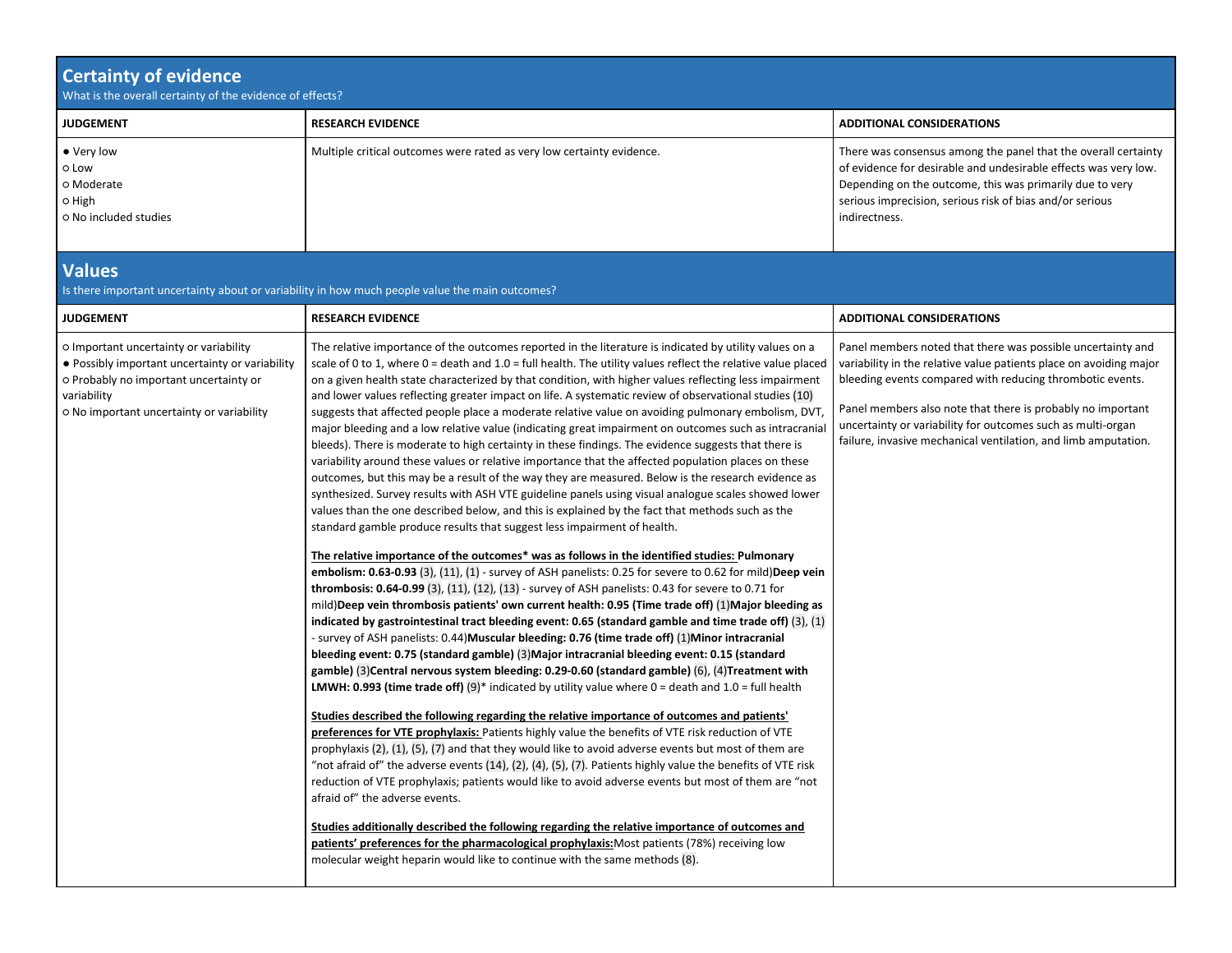| <b>Balance of effects</b><br>Does the balance between desirable and undesirable effects favor the intervention or the comparison?                                                                                           |                                                                                                                                                                                                                                                                                                                                                                                                                                                                |                                                                                                                                                                                                                                                                                                                                                                                                                    |  |
|-----------------------------------------------------------------------------------------------------------------------------------------------------------------------------------------------------------------------------|----------------------------------------------------------------------------------------------------------------------------------------------------------------------------------------------------------------------------------------------------------------------------------------------------------------------------------------------------------------------------------------------------------------------------------------------------------------|--------------------------------------------------------------------------------------------------------------------------------------------------------------------------------------------------------------------------------------------------------------------------------------------------------------------------------------------------------------------------------------------------------------------|--|
| <b>JUDGEMENT</b>                                                                                                                                                                                                            | <b>RESEARCH EVIDENCE</b>                                                                                                                                                                                                                                                                                                                                                                                                                                       | <b>ADDITIONAL CONSIDERATIONS</b>                                                                                                                                                                                                                                                                                                                                                                                   |  |
| o Favors the comparison<br>• Probably favors the comparison<br>o Does not favor either the intervention or the<br>comparison<br>o Probably favors the intervention<br>o Favors the intervention<br>o Varies<br>o Don't know |                                                                                                                                                                                                                                                                                                                                                                                                                                                                | Although the panel judged the overall certainty of evidence to be<br>very low, they also judged that the moderate harms likely<br>outweigh the small benefits of therapeutic-intensity<br>anticoagulation.                                                                                                                                                                                                         |  |
| <b>Resources required</b><br>How large are the resource requirements (costs)?                                                                                                                                               |                                                                                                                                                                                                                                                                                                                                                                                                                                                                |                                                                                                                                                                                                                                                                                                                                                                                                                    |  |
| <b>JUDGEMENT</b>                                                                                                                                                                                                            | <b>RESEARCH EVIDENCE</b>                                                                                                                                                                                                                                                                                                                                                                                                                                       | <b>ADDITIONAL CONSIDERATIONS</b>                                                                                                                                                                                                                                                                                                                                                                                   |  |
| o Large costs<br>o Moderate costs<br>• Negligible costs and savings<br>o Moderate savings<br>o Large savings<br>o Varies<br>o Don't know                                                                                    | Cost of interventions (selected)<br>Monthly drug prices (US) are listed.<br>Prophylactic-intensity anticoagulation<br>Apixaban 2.5 mg po BID \$520.71<br>Betrixaban 80 mg \$472.65<br>Dabigatran 75 mg \$240.41<br>Dalteparin 5,000 U \$1,326.91<br>Enoxaparin 40 mg \$176.75<br>Fondaparinux 2.5 mg/0.5 ml \$313.20<br>Heparin SQ 5,000 U BID \$34.91<br>Rivaroxaban 10 mg \$508.72<br>Therapeutic-intensity anticoagulation<br>Apixaban 5 mg po BID \$533.01 | This comparison focused on differences in drug costs between<br>prophylactic-intensity versus therapeutic-intensity<br>anticoagulation.<br>While the total drug cost of the intervention would be higher,<br>this was felt to be negligible in comparison to the total costs of<br>providing critical care to these patients.<br>It was noted that the costs of certain anticoagulants may vary<br>geographically. |  |
|                                                                                                                                                                                                                             | Dabigatran 75, 110 or 150 mg BID \$458.65<br>Dalteparin 15,000 U \$3,767.54                                                                                                                                                                                                                                                                                                                                                                                    |                                                                                                                                                                                                                                                                                                                                                                                                                    |  |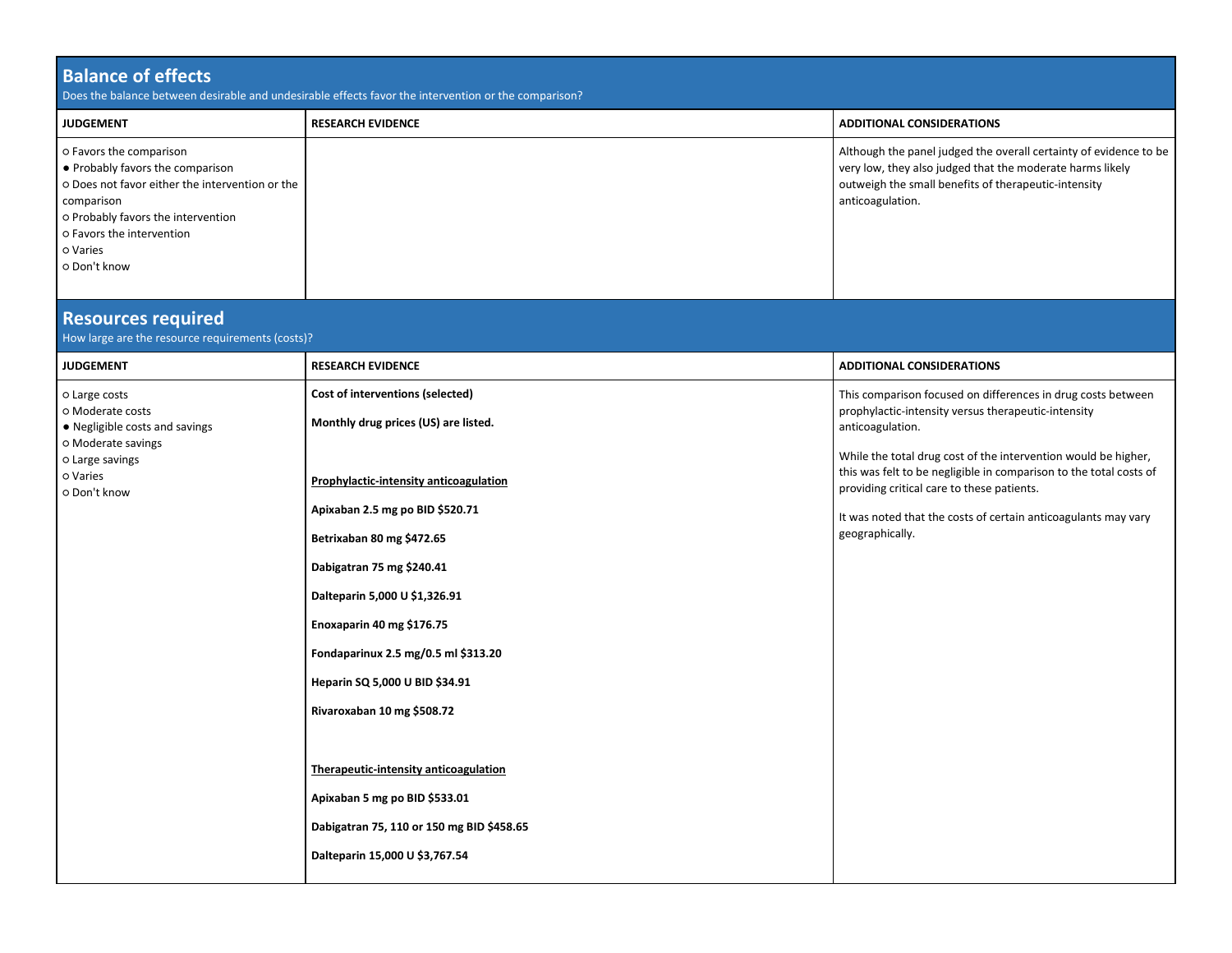|                                                                                                                                                                                                                                      | Enoxaparin 80 mg BID \$326.73                                                                   |                                                                                                                                                                                                                                          |  |
|--------------------------------------------------------------------------------------------------------------------------------------------------------------------------------------------------------------------------------------|-------------------------------------------------------------------------------------------------|------------------------------------------------------------------------------------------------------------------------------------------------------------------------------------------------------------------------------------------|--|
|                                                                                                                                                                                                                                      | Fondaparinux 7.5mg/0.6 ml \$466.73                                                              |                                                                                                                                                                                                                                          |  |
|                                                                                                                                                                                                                                      | Fondaparinux 10mg/0.8 ml \$857.39                                                               |                                                                                                                                                                                                                                          |  |
|                                                                                                                                                                                                                                      | Heparin SQ 20,000 U BID \$190.00                                                                |                                                                                                                                                                                                                                          |  |
|                                                                                                                                                                                                                                      | Rivaroxaban 20 mg \$520.72                                                                      |                                                                                                                                                                                                                                          |  |
|                                                                                                                                                                                                                                      | Warfarin INR 2.0 - 3.0 \$4.96 (only drug cost - monitoring not included)                        |                                                                                                                                                                                                                                          |  |
|                                                                                                                                                                                                                                      | https://www.medicaid.gov/medicaid/prescription-drugs/pharmacy-pricing/index.html (Feb 17, 2022) |                                                                                                                                                                                                                                          |  |
|                                                                                                                                                                                                                                      | http://www.goodrx.com/ and https://www.drugs.com/price-guide/ (Feb 17, 2022)                    |                                                                                                                                                                                                                                          |  |
| <b>Certainty of evidence of required resources</b><br>What is the certainty of the evidence of resource requirements (costs)?                                                                                                        |                                                                                                 |                                                                                                                                                                                                                                          |  |
| <b>JUDGEMENT</b>                                                                                                                                                                                                                     | <b>RESEARCH EVIDENCE</b>                                                                        | <b>ADDITIONAL CONSIDERATIONS</b>                                                                                                                                                                                                         |  |
| o Very low<br>o Low<br>o Moderate<br>O High<br>• No included studies                                                                                                                                                                 | These are listed drug prices for US resale. There should be little variation to these prices.   |                                                                                                                                                                                                                                          |  |
| <b>Cost effectiveness</b><br>Does the cost-effectiveness of the intervention favor the intervention or the comparison?                                                                                                               |                                                                                                 |                                                                                                                                                                                                                                          |  |
| <b>JUDGEMENT</b>                                                                                                                                                                                                                     | <b>RESEARCH EVIDENCE</b>                                                                        | <b>ADDITIONAL CONSIDERATIONS</b>                                                                                                                                                                                                         |  |
| o Favors the comparison<br>o Probably favors the comparison<br>o Does not favor either the intervention or the<br>comparison<br>o Probably favors the intervention<br>o Favors the intervention<br>o Varies<br>• No included studies | No research evidence identified.                                                                | Given the uncertainty about the baseline risks and effects of<br>therapeutic-intensity anticoagulation in critically ill COVID-19<br>patients, cost-effectiveness analyses in non-COVID-19 patient<br>populations may not be applicable. |  |
| <b>Equity</b><br>What would be the impact on health equity?                                                                                                                                                                          |                                                                                                 |                                                                                                                                                                                                                                          |  |
| <b>JUDGEMENT</b>                                                                                                                                                                                                                     | <b>RESEARCH EVIDENCE</b>                                                                        | <b>ADDITIONAL CONSIDERATIONS</b>                                                                                                                                                                                                         |  |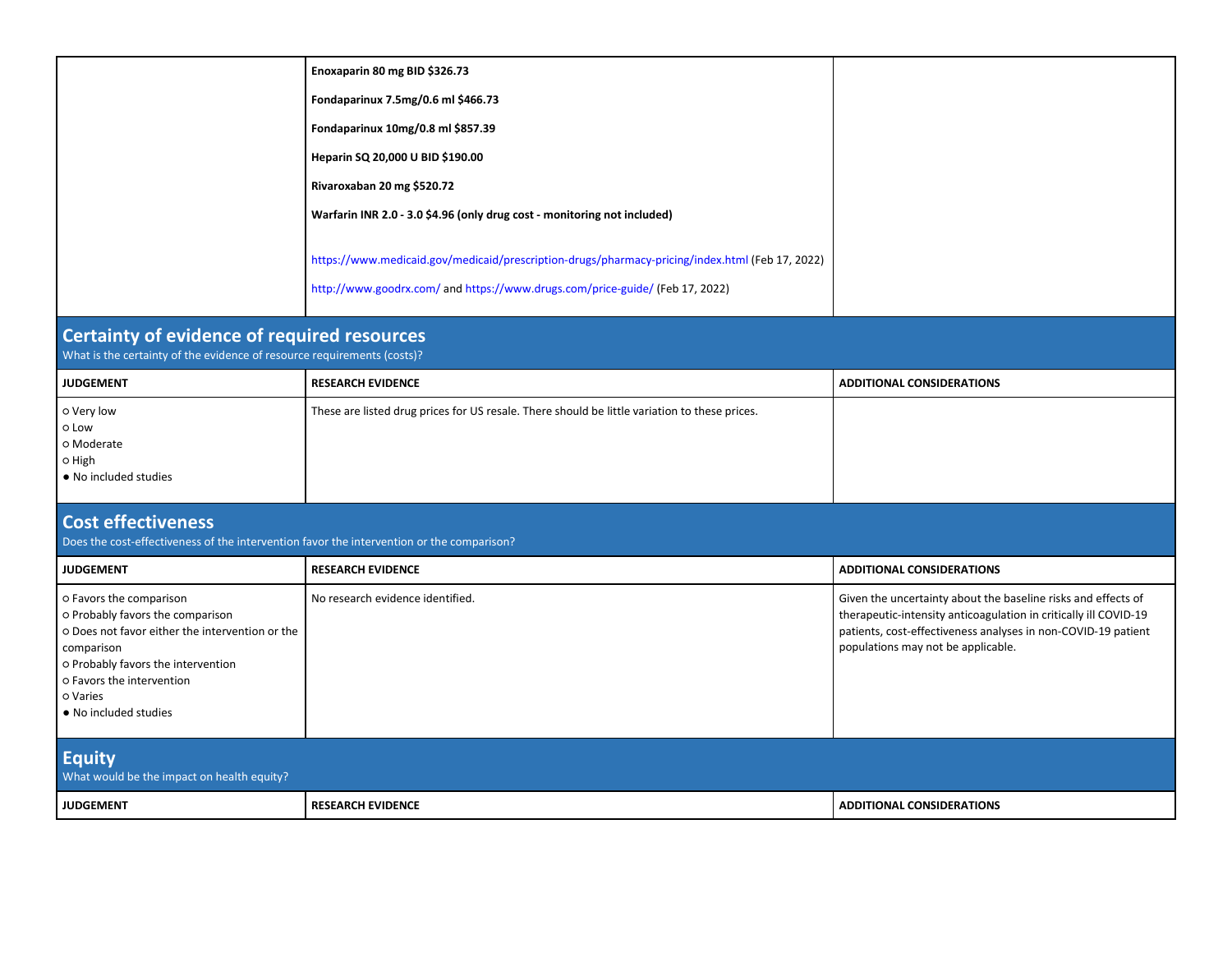| o Reduced<br>o Probably reduced<br>• Probably no impact<br>o Probably increased<br>o Increased<br>o Varies<br>o Don't know | No research evidence was identified to address the impact on health equity.                                                                                                                                                                                                                                                                                                                                                                                                                                                                                                                                                                                                                                                                                                                                                                                                                                                                                                                                                                                                                                                                                                                                                                                                                                                                                                                                                                                                                                                                                                                                                                                                                                                                                                                                                                                                                                                                                                                                                                                                                                                                                                                                                                                                                                                                                                                                                                                                                                                                                                                                                                                                                                                                                               | The panel recognized that COVID-19 disproportionately affects<br>certain segments of the general population, including Blacks and<br>Hispanics. In addition, the panel highlighted the racial disparity<br>between RCT enrolment and the COVID-19 population at large.<br>However, the intervention was not felt to have a differential<br>impact on health equity relative to the comparison.                                |
|----------------------------------------------------------------------------------------------------------------------------|---------------------------------------------------------------------------------------------------------------------------------------------------------------------------------------------------------------------------------------------------------------------------------------------------------------------------------------------------------------------------------------------------------------------------------------------------------------------------------------------------------------------------------------------------------------------------------------------------------------------------------------------------------------------------------------------------------------------------------------------------------------------------------------------------------------------------------------------------------------------------------------------------------------------------------------------------------------------------------------------------------------------------------------------------------------------------------------------------------------------------------------------------------------------------------------------------------------------------------------------------------------------------------------------------------------------------------------------------------------------------------------------------------------------------------------------------------------------------------------------------------------------------------------------------------------------------------------------------------------------------------------------------------------------------------------------------------------------------------------------------------------------------------------------------------------------------------------------------------------------------------------------------------------------------------------------------------------------------------------------------------------------------------------------------------------------------------------------------------------------------------------------------------------------------------------------------------------------------------------------------------------------------------------------------------------------------------------------------------------------------------------------------------------------------------------------------------------------------------------------------------------------------------------------------------------------------------------------------------------------------------------------------------------------------------------------------------------------------------------------------------------------------|-------------------------------------------------------------------------------------------------------------------------------------------------------------------------------------------------------------------------------------------------------------------------------------------------------------------------------------------------------------------------------------------------------------------------------|
| <b>Acceptability</b><br>Is the intervention acceptable to key stakeholders?                                                |                                                                                                                                                                                                                                                                                                                                                                                                                                                                                                                                                                                                                                                                                                                                                                                                                                                                                                                                                                                                                                                                                                                                                                                                                                                                                                                                                                                                                                                                                                                                                                                                                                                                                                                                                                                                                                                                                                                                                                                                                                                                                                                                                                                                                                                                                                                                                                                                                                                                                                                                                                                                                                                                                                                                                                           |                                                                                                                                                                                                                                                                                                                                                                                                                               |
| <b>JUDGEMENT</b>                                                                                                           | <b>RESEARCH EVIDENCE</b>                                                                                                                                                                                                                                                                                                                                                                                                                                                                                                                                                                                                                                                                                                                                                                                                                                                                                                                                                                                                                                                                                                                                                                                                                                                                                                                                                                                                                                                                                                                                                                                                                                                                                                                                                                                                                                                                                                                                                                                                                                                                                                                                                                                                                                                                                                                                                                                                                                                                                                                                                                                                                                                                                                                                                  | <b>ADDITIONAL CONSIDERATIONS</b>                                                                                                                                                                                                                                                                                                                                                                                              |
| o No<br>o Probably no<br>• Probably yes<br>o Yes<br>o Varies<br>o Don't know                                               | Acceptability and use of higher versus lower doses of pharmacological prophylaxis:<br>With regards to different anticoagulants, we previously identified the following research that<br>related to acceptability.<br>Studies and surveys suggest the following regarding barriers associated with the intervention and its<br>use across anticoagulants based on our 2018 review: A survey among 568 physicians and 825 patients<br>from 5 countries showed that more patients considered injectable treatments effective than<br>considered oral treatments effective (87% versus 76%, respectively). This trend was well predicted by<br>the physicians (98% and 61%, respectively). Additionally, 46% of patients would accept an injectable<br>treatment program lasting >2 months (67% for life-threatening diseases), a figure underestimated by<br>physicians (11% and 46%, respectively). Overall, 73% of patients stated they would never miss an<br>injection, whereas 54% of physicians expected patients to miss one injection in a month of therapy.<br>(15)<br>Among 250 hospitalized (surgical and medical) patients, initiation of prescribed therapy was 95% for<br>LMWH, 88% for UFH 3/day and 87% for UFH 2/day. All scheduled doses were received by 77% on<br>LMWH, 54% on UFH 3/day and 45% on UFH 2/day. Patient refusal explained 39% of omitted LMWH<br>and 44% of omitted UFH doses. LMWH was less likely to be administered in surgical than in medical<br>patients. (16)<br>A survey among 1,553 Canadian health care providers showed that DVT prophylaxis was perceived as<br>important by all provider groups, but this did not appear to translate into knowledge about<br>underutilization of current DVT prophylaxis strategies. Physicians and pharmacists recognized the<br>underuse of DVT prophylaxis in medical patients, while nurses and physiotherapists tended to<br>perceive prophylaxis strategies as appropriate. Lack of clear indications and contraindications for<br>prophylaxis and concerns about bleeding risks were perceived as important barriers. Preprinted<br>orders were considered the most potentially successful and feasible way to optimize prophylaxis. (17)<br>One large study using databases in the US found that the majority of at-risk hospitalized medically ill<br>patients do not receive VTE prophylaxis. Only 18% of at-risk patients received VTE prophylaxis on day<br>1 or 2 in hospital, typically with LMWH (56% of patients receiving prophylaxis), pneumatic<br>compression device (25%), vitamin K antagonist use (16%), or graduated compression stockings<br>(11%). Use of prophylaxis exceeded 25% only in patients admitted from nursing homes and those<br>with prior VTE. (18) | The acceptability of the intervention to various stakeholders<br>(patients, healthcare providers, institutions, etc.) was<br>considered.<br>The intervention was felt to be acceptable to patients.<br>The intervention was felt to be acceptable to providers.<br>However, the panel acknowledged that given the very low<br>certainty in evidence, there may be regional variation in<br>acceptability of the intervention. |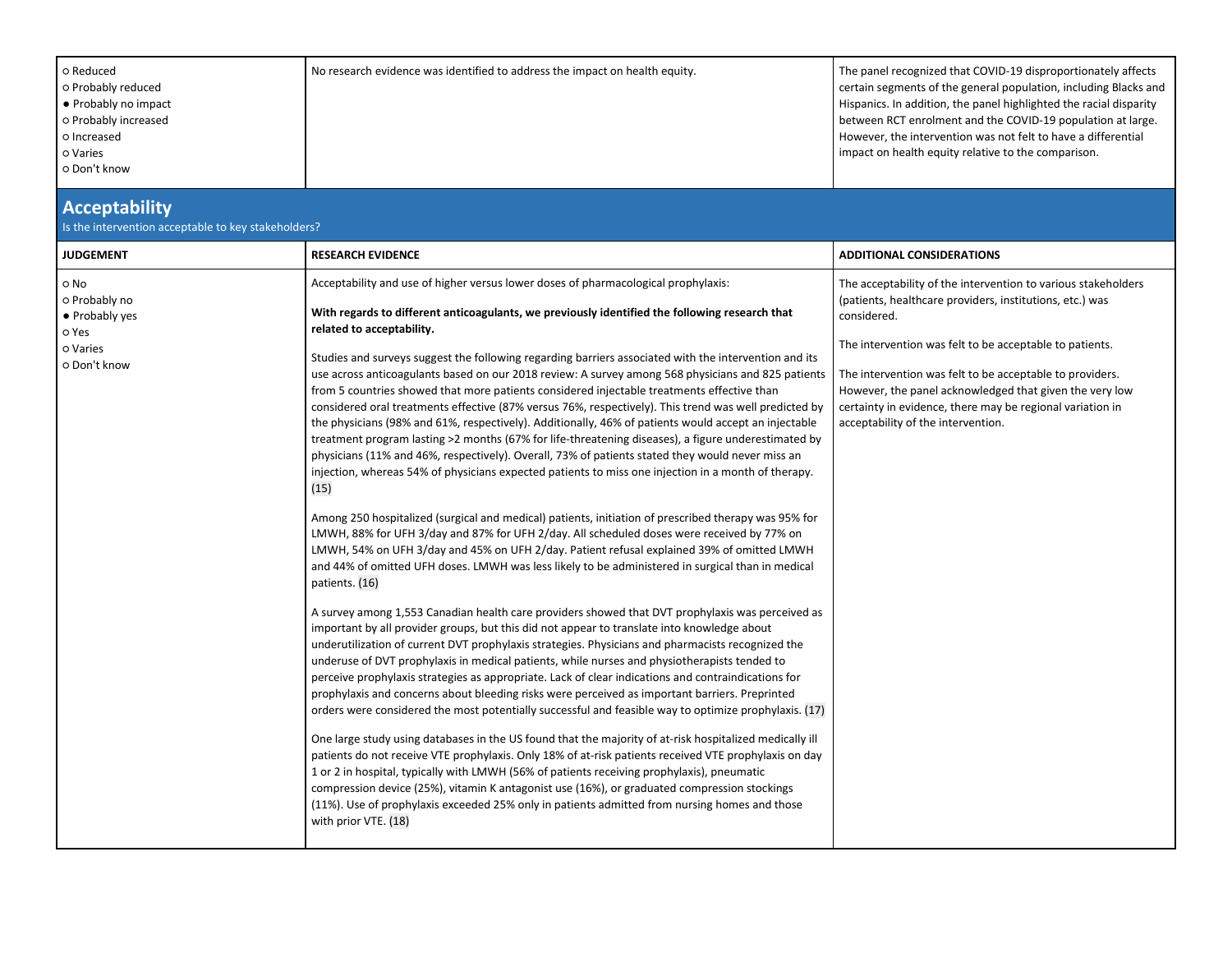|                                                                                      | Prescribing and uptake in different settings: Among 170 medical patients eligible for VTE prophylaxis,<br>54% received pharmacological VTE prophylaxis and 25% received non-pharmacological VTE<br>prophylaxis due to a contraindication for pharmacological prophylaxis. (19)<br>Among 64 medical patients, 59% received appropriate VTE prophylaxis using LMWH. (20)                                                                                                                                                                                                                                                                                                                                                                                                                                                                                                                                                                                                                                                                                                                                                                                                                                                                                                                                       |                                                                                                                                                                                        |
|--------------------------------------------------------------------------------------|--------------------------------------------------------------------------------------------------------------------------------------------------------------------------------------------------------------------------------------------------------------------------------------------------------------------------------------------------------------------------------------------------------------------------------------------------------------------------------------------------------------------------------------------------------------------------------------------------------------------------------------------------------------------------------------------------------------------------------------------------------------------------------------------------------------------------------------------------------------------------------------------------------------------------------------------------------------------------------------------------------------------------------------------------------------------------------------------------------------------------------------------------------------------------------------------------------------------------------------------------------------------------------------------------------------|----------------------------------------------------------------------------------------------------------------------------------------------------------------------------------------|
| Feasibility<br>Is the intervention feasible to implement?                            |                                                                                                                                                                                                                                                                                                                                                                                                                                                                                                                                                                                                                                                                                                                                                                                                                                                                                                                                                                                                                                                                                                                                                                                                                                                                                                              |                                                                                                                                                                                        |
| <b>JUDGEMENT</b>                                                                     | <b>RESEARCH EVIDENCE</b>                                                                                                                                                                                                                                                                                                                                                                                                                                                                                                                                                                                                                                                                                                                                                                                                                                                                                                                                                                                                                                                                                                                                                                                                                                                                                     | <b>ADDITIONAL CONSIDERATIONS</b>                                                                                                                                                       |
| o No<br>o Probably no<br>o Probably yes<br>$\bullet$ Yes<br>o Varies<br>O Don't know | Feasibility of using higher versus lower doses of anticoagulants.<br>Feasibility and use of any pharmacological prophylaxis in other populations: Studies showed the<br>following barriers to utilizing the intervention/option: Among 1,894 patients acutely ill medical<br>patients from 29 Canadian hospitals, 23% received some form of VTE prophylaxis, but only 16%<br>received appropriate prophylaxis. Factors independently associated with greater use of prophylaxis<br>included internist (vs. other specialty) as attending physician, university-associated (vs. community)<br>hospital, immobilization, presence of >1 VTE risk factors, and duration of hospitalization, however,<br>use of prophylaxis was unacceptably low in all groups. (21)A survey among ICU directors, bedside<br>pharmacists, thromboprophylaxis research coordinators and physician site investigators in 27<br>Canadian ICU's, showed that drug acquisition cost, fear of bleeding, lack of resident education,<br>concern about renal failure, and habits were the top five barriers to LMWH use. Top five reported<br>facilitators were preprinted orders, education, daily reminders, audit and feedback, and local quality<br>improvement initiatives. Acceptability of facilitators varied across ICU's. (22) | The intervention was felt to be feasible as therapeutic-intensity<br>anticoagulation is already used broadly in the management of<br>critically ill patients with or without COVID-19. |

## **SUMMARY OF JUDGEMENTS**

| <b>CRITERIA</b>              | <b>JUDGEMENTS</b>                             | <b>IMPORTANCE FOR DECISION</b> |
|------------------------------|-----------------------------------------------|--------------------------------|
| <b>PROBLEM</b>               | Yes                                           |                                |
| <b>DESIRABLE EFFECTS</b>     | Small                                         |                                |
| <b>UNDESIRABLE EFFECTS</b>   | Moderate                                      |                                |
| <b>CERTAINTY OF EVIDENCE</b> | Very low                                      |                                |
| <b>VALUES</b>                | Possibly important uncertainty or variability |                                |
| <b>BALANCE OF EFFECTS</b>    | Probably favors the comparison                |                                |
| <b>RESOURCES REQUIRED</b>    | Negligible costs and savings                  |                                |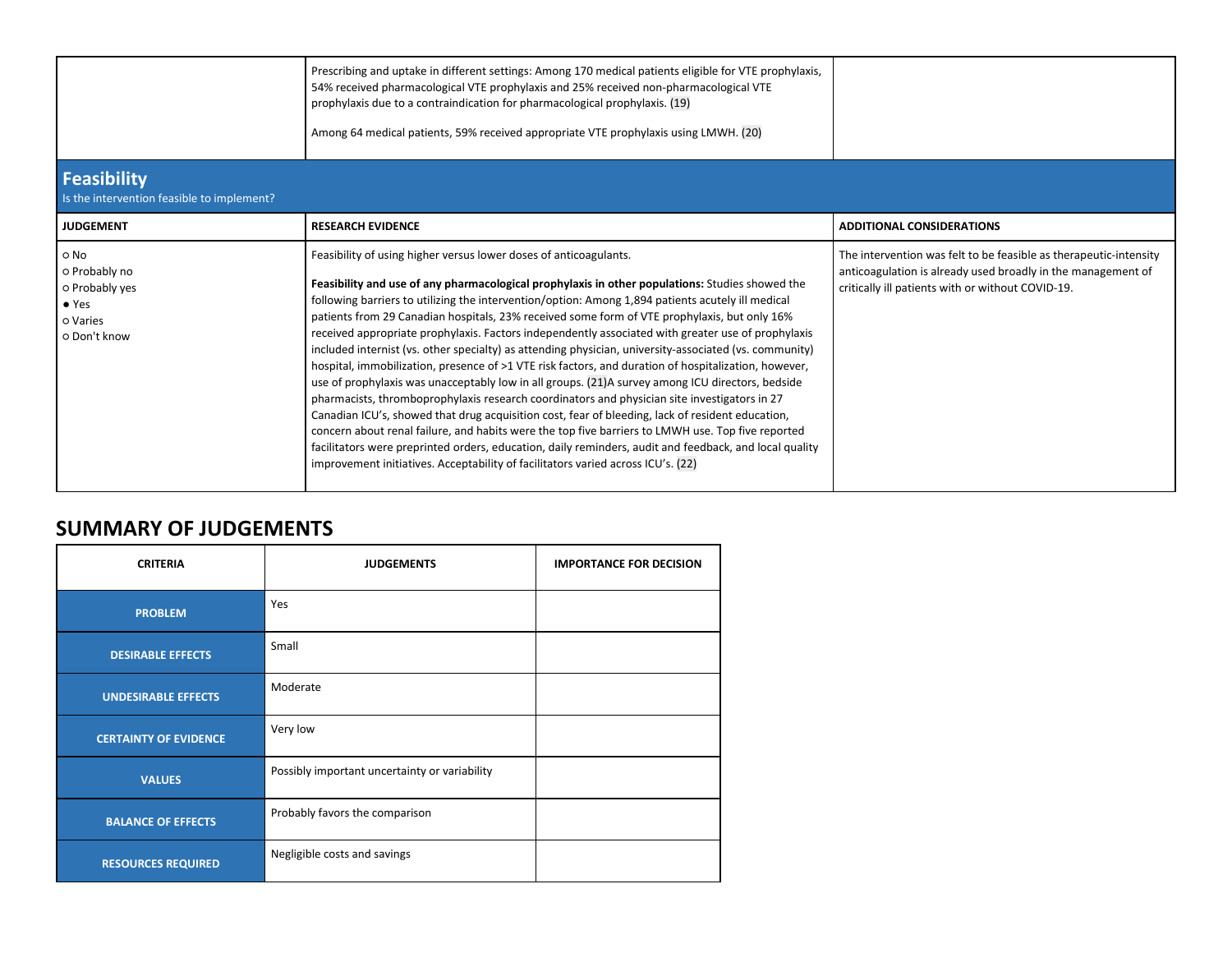| <b>CRITERIA</b>                                              | <b>JUDGEMENTS</b>   | <b>IMPORTANCE FOR DECISION</b> |
|--------------------------------------------------------------|---------------------|--------------------------------|
| <b>CERTAINTY OF EVIDENCE OF</b><br><b>REQUIRED RESOURCES</b> | No included studies |                                |
| <b>COST EFFECTIVENESS</b>                                    | No included studies |                                |
| <b>EQUITY</b>                                                | Probably no impact  |                                |
| <b>ACCEPTABILITY</b>                                         | Probably yes        |                                |
| <b>FEASIBILITY</b>                                           | Yes                 |                                |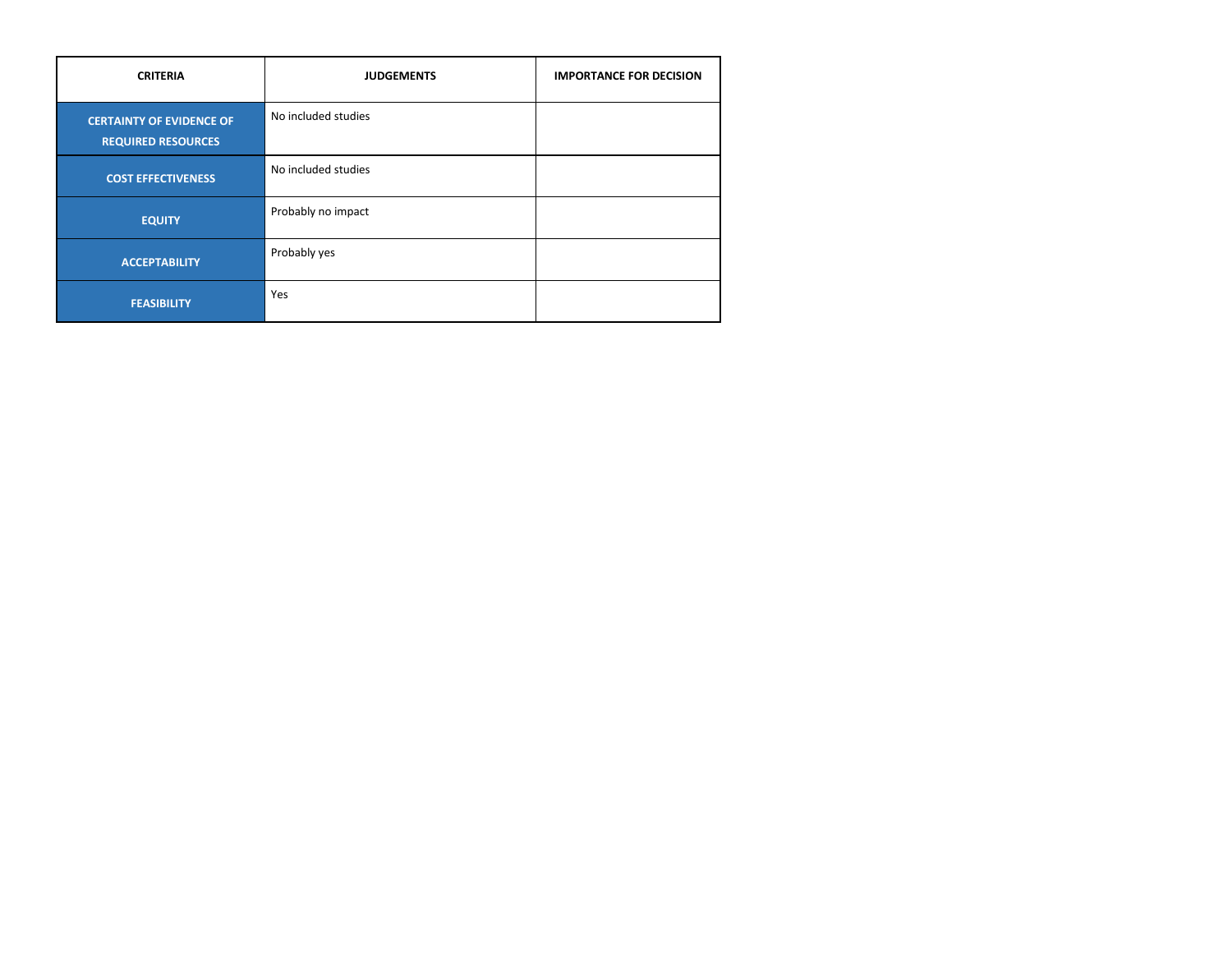## **TYPE OF RECOMMENDATION**

| Strong recommendation against the | intervention | <b>Conditional recommendation against the Conditional recommendation for either the</b> | Conditional recommendation for the | Strong recommendation for the |
|-----------------------------------|--------------|-----------------------------------------------------------------------------------------|------------------------------------|-------------------------------|
| intervention                      |              | intervention or the comparison                                                          | intervention                       | intervention                  |
|                                   |              |                                                                                         |                                    |                               |

## **CONCLUSIONS**

### **Recommendation**

The American Society of Hematology (ASH) guideline panel suggests using prophylactic-intensity over therapeutic-intensity anticoagulation for patients with COVID-19-related critical illness who do not have suspected or confirmed venous thromboembolism (VTE) (conditional recommendation based on very low certainty in the evidence about effects).

#### **Remarks:**

- Patients with COVID-19–related critical illness are defined as those suffering from an immediately life-threatening condition who would typically be admitted to an intensive care unit (ICU). Examples include patients requiring hemodynamic support, ventilatory support, and renal replacement therapy.
- A separate recommendation (1A) addresses the comparison of intermediate-intensity and prophylactic-intensity anticoagulation in critically ill COVID-19 patients.
- An individualized assessment of the patient's risk of thrombosis and bleeding is important when deciding on anticoagulation intensity. Risk-assessment models to estimate thrombotic risk have been validated in hospitalized COVID-19 patients (critically or non-critically ill), with modest prognostic performance. No risk assessment models for bleeding have been validated in COVID-19 patients. The panel acknowledges that higher-intensity anticoagulation may be preferred for patients judged to be at low bleeding risk and high thrombotic risk.
- At present, there is no direct high-certainty evidence comparing different types of anticoagulants in patients with COVID-19. Unfractionated or low molecular weight heparin were used in most of the identified studies.
- This recommendation does not apply to patients who require anticoagulation to prevent thrombosis of extracorporeal circuits such as those on extracorporeal membrane oxygenation or continuous renal replacement therapy.

### **Justification**

#### **Overall justification**

Although the panel judged the overall certainty of evidence to be very low for both desirable and undesirable effects, the panel judged that the moderate harms would outweigh the small benefits of therapeuticintensity anticoagulation. The panel therefore suggested prophylactic-intensity rather than therapeutic-intensity anticoagulation in patients with COVID-19-related critical illness while acknowledging that individualized decision-making is required. This recommendation will continue to be updated based on a living review of evolving evidence.

#### **Detailed justification**

#### *Balance of effects*

While there was a suggestion of a small reduction in pulmonary embolism with therapeutic-intensity anticoagulation, this evidence was of very low certainty. Trivial-to-moderate harms were observed for multiple critical outcomes including mortality, major bleeding, invasive mechanical ventilation, multiple organ failure, and limb amputation, at least some of which were felt to be independent. Taken together, the panel judged the aggregate harm of the intervention to be moderate, albeit based on very low certainty in the evidence. The panel acknowledged that an individualized decision is important for each patient based on an assessment of thrombotic and bleeding risk. The panel emphasized that there is a need for more high-quality randomized controlled trials examining this question.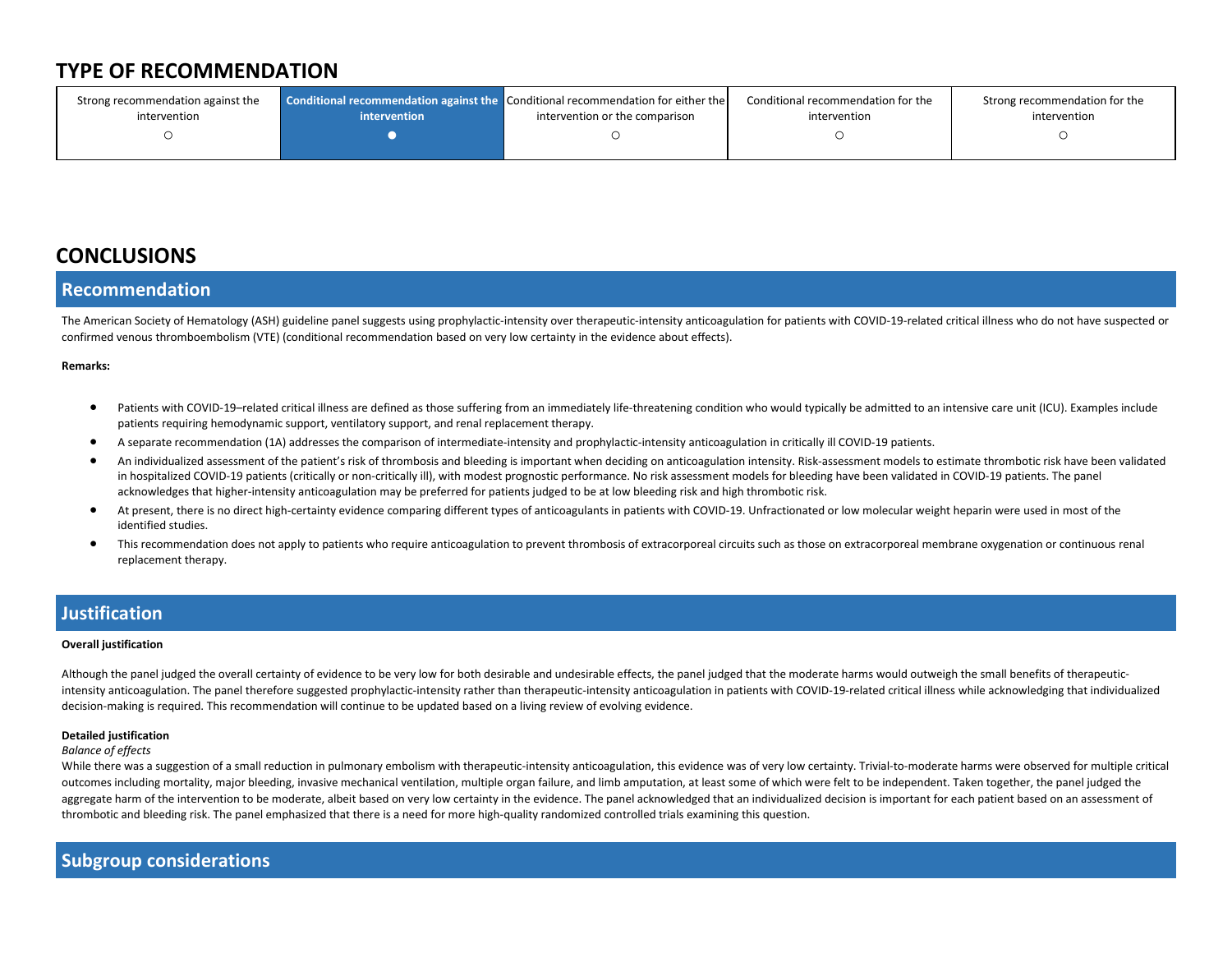For patients with extremes of body weight or renal impairment, dose adjustment of prophylactic-intensity anticoagulation may be appropriate.

### **Implementation considerations**

Risk-assessment models to estimate thrombotic risk in hospitalized patients (critically or non-critically ill) have been validated in COVID-19 patients, with modest prognostic performance. No risk assessment models for bleeding have been validated in COVID-19 patients. The panel acknowledges that lower-intensity anticoagulation may be preferred for patients judged to be at low thrombotic risk and high bleeding risk.

References:

1. Spyropoulos AC, Cohen SL, Gianos E, et al. Validation of the IMPROVE-DD risk assessment model for venous thromboembolism among hospitalized patients with COVID-19. *Res Pract Thromb Haemost.* 2021 Feb 24:5(2):296-300.

2. Goldin M, Lin SK, Kohn N, et al. External validation of the IMPROVE-DD risk assessment model for venous thromboembolism among inpatients with COVID-19. *J Thromb Thrombolysis.* 2021 Nov5;52(4):1032-1035.

3. Paz Rios LH, Minga I, Kwak E, et al. Prognostic value of venous thromboembolism risk assessment models in patients with severe COVID-19. *TH Open.* 2021 Jun 22;5(2):e211-e219.

### **Monitoring and evaluation**

Patients receiving anticoagulant therapy require regular reassessment of thrombotic and bleeding risk. It is important to frequently assess and optimize factors that affect the safety of anticoagulation (e.g., renal function, thrombocytopenia, blood pressure control, minimizing concomitant antiplatelet therapy). Frequent clinical assessments for signs and symptoms of thromboembolism and bleeding are also necessary in critically ill patients.

The panel did not specifically address the use of anticoagulant monitoring with anti-Xa levels, or the use of screening lower extremity ultrasonography in asymptomatic patients. However, these measures are not routinely recommended for monitoring critically ill patients receiving anticoagulation therapy.

#### References:

1. Witt DM, Nieuwlaat R, Clark NP, et al. American Society of Hematology 2018 guidelines for management of venous thromboembolism: optimal management of anticoagulation therapy. *Blood Adv* 2018; 2(22): 3257- 3291.

### **Research priorities**

- Additional large, high-quality randomized controlled trials to increase the certainty of the evidence on health effects
- Studies assessing baseline VTE risk, major bleeding risk, and mortality in critically ill patients on prophylactic-intensity anticoagulation therapy
- Studies examining the impact of non-anticoagulant interventions (e.g., vaccines, corticosteroids, antiviral therapies, antiplatelet therapies, anticytokine therapies, monoclonal antibody therapies) on thrombotic risk
- Studies examining the impact of different viral variants on thrombotic risk
- Development and validation of risk assessment models for thrombosis and bleeding in patients with COVID-19 related critical illness
- Studies examining the impact of anticoagulant therapy on thrombosis and bleeding outcomes in patients of differing race/ethnicity
- Studies estimating the relative disutility of thrombotic and bleeding outcomes in patients with COVID-19 related critical illness